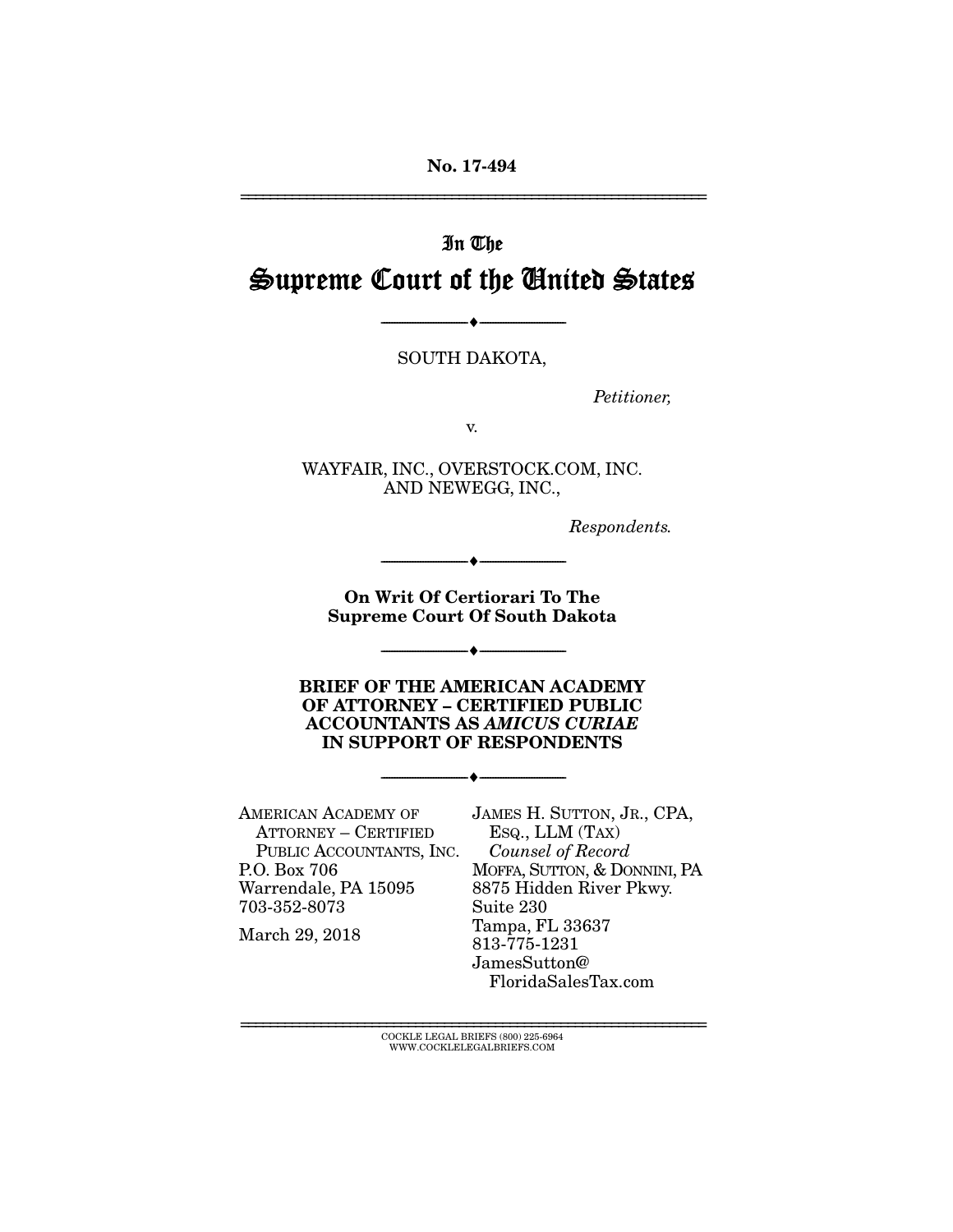# TABLE OF CONTENTS

| TABLE OF AUTHORITIES                                                                                                                                                                                         |               | iii            |
|--------------------------------------------------------------------------------------------------------------------------------------------------------------------------------------------------------------|---------------|----------------|
| INTEREST OF AMICUS CURIAE                                                                                                                                                                                    |               | 1              |
| SUMMARY OF THE ARGUMENT                                                                                                                                                                                      |               | $\overline{2}$ |
|                                                                                                                                                                                                              |               | 3              |
| SOUTH DAKOTA SIGNIFICANTLY UN-<br>Ι.<br>DERSTATES THE UNCONSTITUTIONAL<br>BURDENS PLACED ON<br>SELLERS TO COMPLY WITH SALES<br>TAX LAWS AND REGULATIONS                                                      | <b>REMOTE</b> | 3              |
| A. With Almost 10,000 State and Local<br>Jurisdictions in the United States,<br>Sales Tax Compliance is Much More<br>Burdensome Than a Click of the<br>Mouse and Electronically Filed Re-                    |               | 3              |
| B. With States Having Almost Unlimited<br>Power to Estimate Sales Tax Liabili-<br>ties, Remote Sellers Face "Guilty Until<br>Proven Innocent" Sales Tax Audits                                               |               | 5              |
| By Focusing on "Gotcha Tax Audits,"<br>C.<br><b>States Target Remote Sellers for Sales</b><br>Tax Audits, Taking Hundreds of Mil-<br>lions of Dollars a Year from our Na-<br>tion's Most Valuable Industries |               | 7              |
|                                                                                                                                                                                                              |               |                |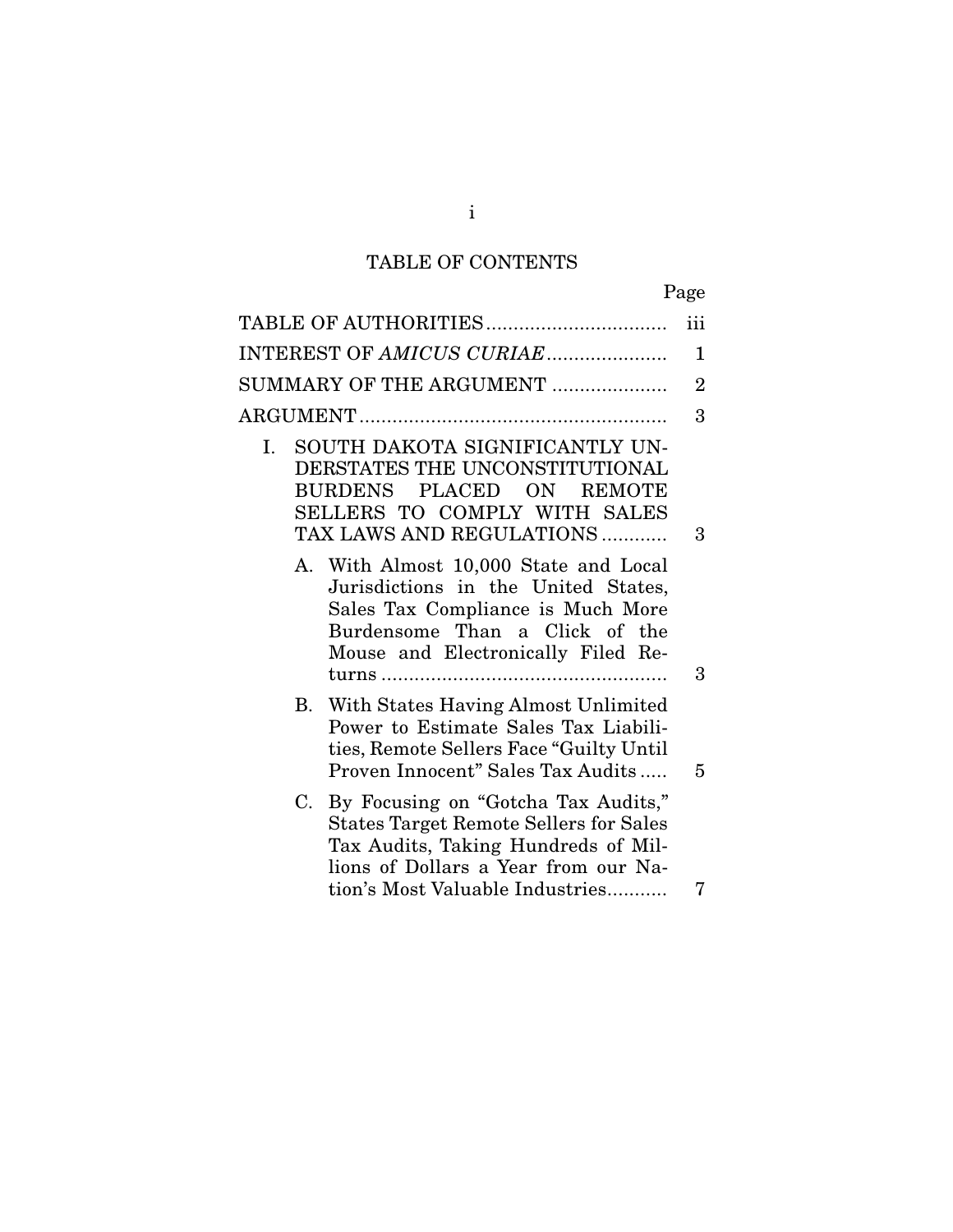# TABLE OF CONTENTS – Continued

Page

| II. |     | UNLIKE INCOME TAX, SALES TAX IS<br>A TRUST FUND EXPOSING REMOTE<br>SELLERS TO EXTREME CIVIL AND<br>CRIMINAL LIABILITIES (100+ YEARS<br>OF JAIL TIME) FOR SIMPLE BUSINESS<br>FAILURES WITH NO BANKRUPTCY | 10 |
|-----|-----|---------------------------------------------------------------------------------------------------------------------------------------------------------------------------------------------------------|----|
|     |     | A. States Have Broad Powers to Impose<br>Significant Civil Penalties and Pierce<br>the Corporate Veil for Even Minor                                                                                    | 11 |
|     |     | B. Criminal Punishment for Not Remit-<br>ting Sales Tax in the Final Months of<br>Business Are Startlingly Harsh                                                                                        | 13 |
|     | C.  | Remote Sellers Subject to Class Action<br>Lawsuits for Unintentional Over Col-                                                                                                                          | 14 |
| HI. | CAN | CONGRESS MUST ESTABLISH A UNI-<br>FORM SYSTEM OF SALES AND USE<br>TAX REGULATIONS BEFORE STATES<br>BURDEN INTERSTATE COM-                                                                               | 16 |
|     |     |                                                                                                                                                                                                         | 17 |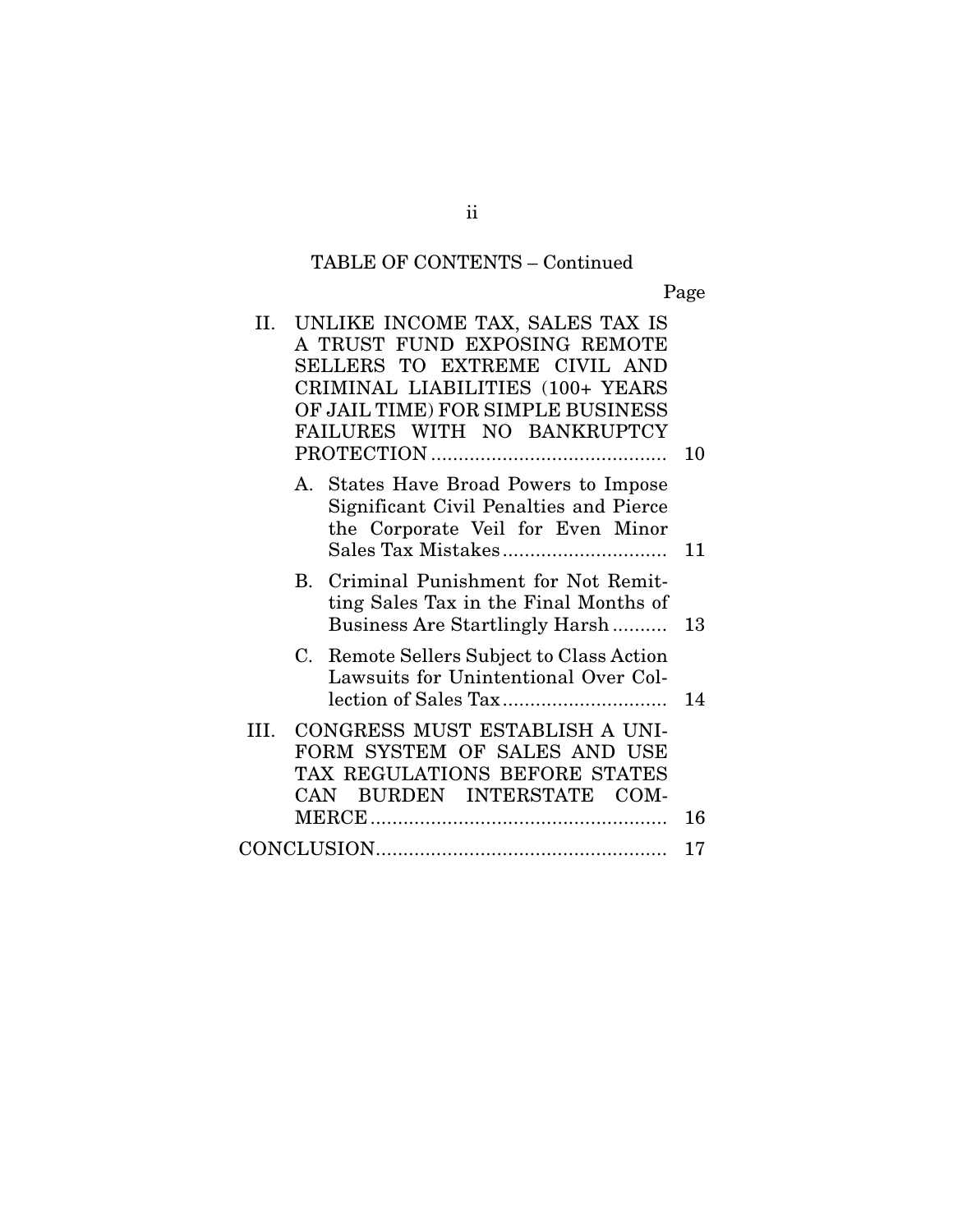# TABLE OF AUTHORITIES

Page

# CASES

| Complete Auto Transit v. Brady, 430 U.S. 271      |
|---------------------------------------------------|
| Cunard S.S. Co. v. Lucci, 228 A.2d 719 (N.J. Su-  |
| Leisy v. Hardin, 135 U.S. 100 (1890) 16, 17       |
| National Bellas Hess, Inc. v. Dep't of Revenue of |
| Quill Corp. v. North Dakota, 504 U.S. 298         |
| Welton v. Missouri, 91 U.S. 275 (1876) 16         |

# CONSTITUTIONAL PROVISIONS

|--|--|--|--|--|--|--|

# **STATUTES**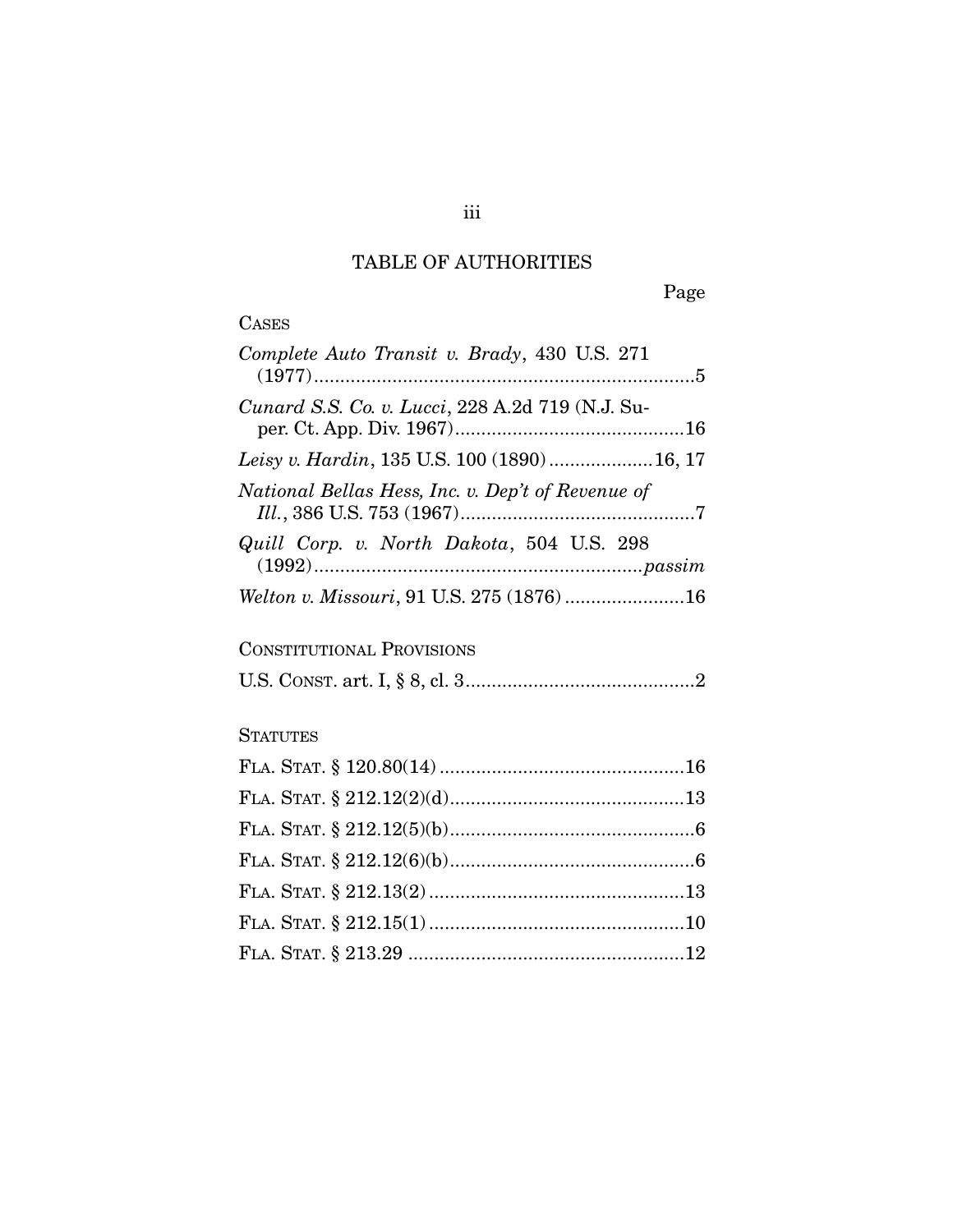# TABLE OF AUTHORITIES – Continued

| Page |
|------|
|      |
|      |
|      |
|      |
|      |
|      |
|      |

# OTHER MATERIALS

| Bugliaro v. BJ's Wholesale Club, Inc., Case No.<br>15-006256 (17th Cir. Ct. Fla. 2015) 15                                                                                                                                                                                           |  |
|-------------------------------------------------------------------------------------------------------------------------------------------------------------------------------------------------------------------------------------------------------------------------------------|--|
| Minniti v. Pizza Hut of Am., Inc., Case No. 14-                                                                                                                                                                                                                                     |  |
| Mohan v. Dell, Case Nos. CGC 03-419192, CJC<br>05-004442 (Sup. Ct. of Cal., Cty. of San Fran.                                                                                                                                                                                       |  |
| Schojan v. Papa Johns Int'l, Inc., Case No. 8:14-<br>cv-1218-T-33MAP (M.D. Fla. 2015) 14                                                                                                                                                                                            |  |
| Avalara and Peisner Johnson & Company, Sales<br>and Use Tax Audits Uncovered: Who gets au-<br>dited, why they get audited, and the impact<br>on companies (2017), peisnerjohnson.com/<br>wp-content/uploads/2017/09/Sales-and-Use-Tax-<br>Audits-Sales-and-Use-Tax-Audits-Uncovered |  |
|                                                                                                                                                                                                                                                                                     |  |

iv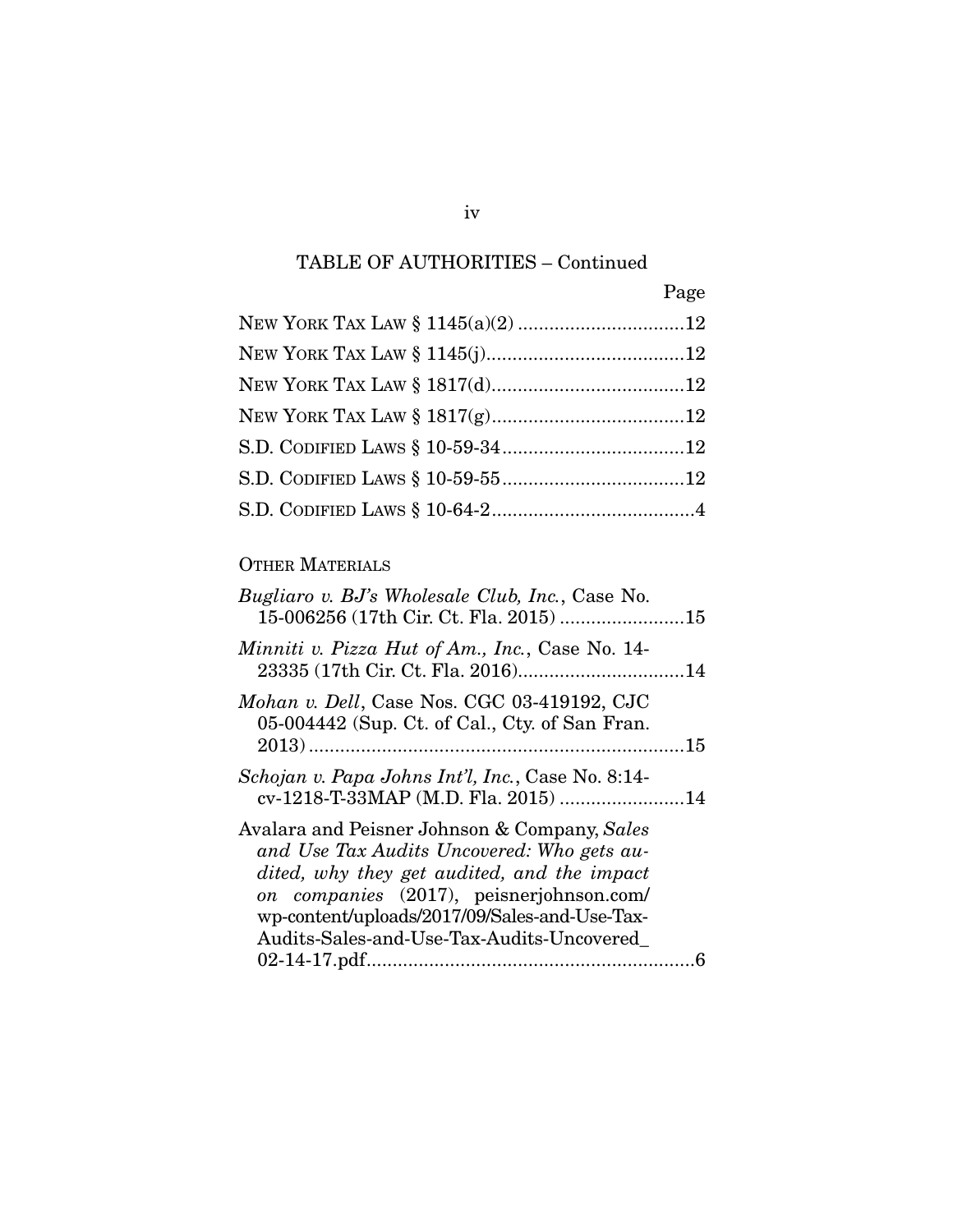# TABLE OF AUTHORITIES – Continued

v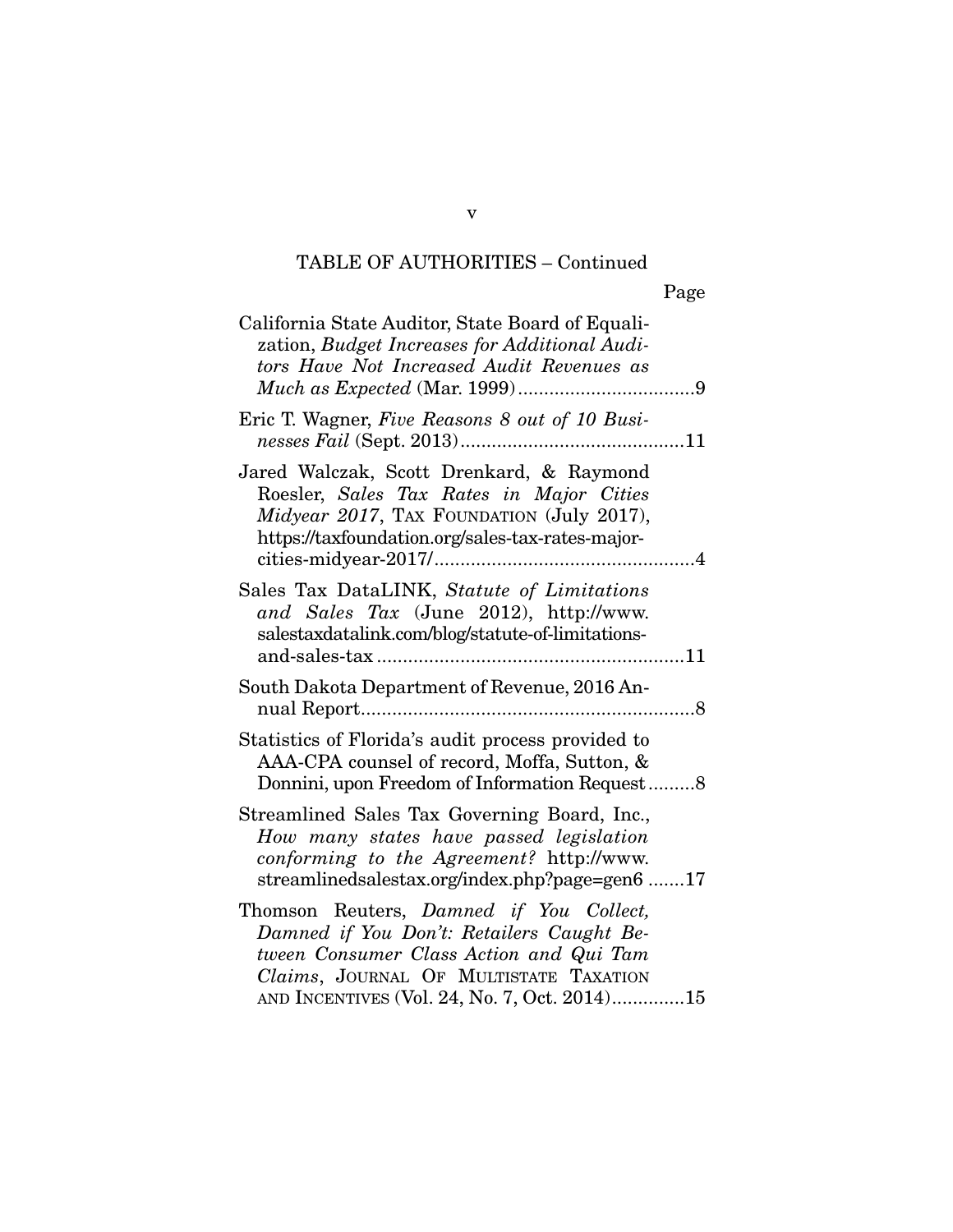#### INTEREST OF *AMICUS CURIAE*<sup>1</sup>

*Amicus* is the American Academy of Attorney – Certified Public Accountants, Inc. ("AAA-CPA"), a notfor-profit corporation formed in 1964. The AAA-CPA has members located throughout the United States. Every member has, at some time in his or her career, been licensed as both an attorney and a certified public accountant.

 AAA-CPA members, with both accounting and law backgrounds, have unique perspectives on business and the courts. At the same time, a significant number of the AAA-CPA members have devoted their careers to the fields of federal and state tax law, representing a very wide variety of industries. As such, AAA-CPA members have first-hand knowledge of the challenges facing a business when having to engage in multijurisdiction sales tax and use tax compliance and just how difficult it is for a business to defend against sales tax audits and assessments. Because of these qualifications, AAA-CPA has a compelling interest in this Court's ruling.

--------------------------------- ---------------------------------

 <sup>1</sup> Pursuant to Supreme Court Rule 37.2, Petitioner and Respondents have granted blanket consent to *amicus* briefs. Letters are on file with the Clerk. Pursuant to Supreme Court Rule 37.6, counsel for *amicus* represents that it authored this brief in its entirety and that none of the parties or their counsel, nor any other person or entity other than *amicus*, its members, or its counsel, made a monetary contribution intended to fund the preparation or submission of this brief.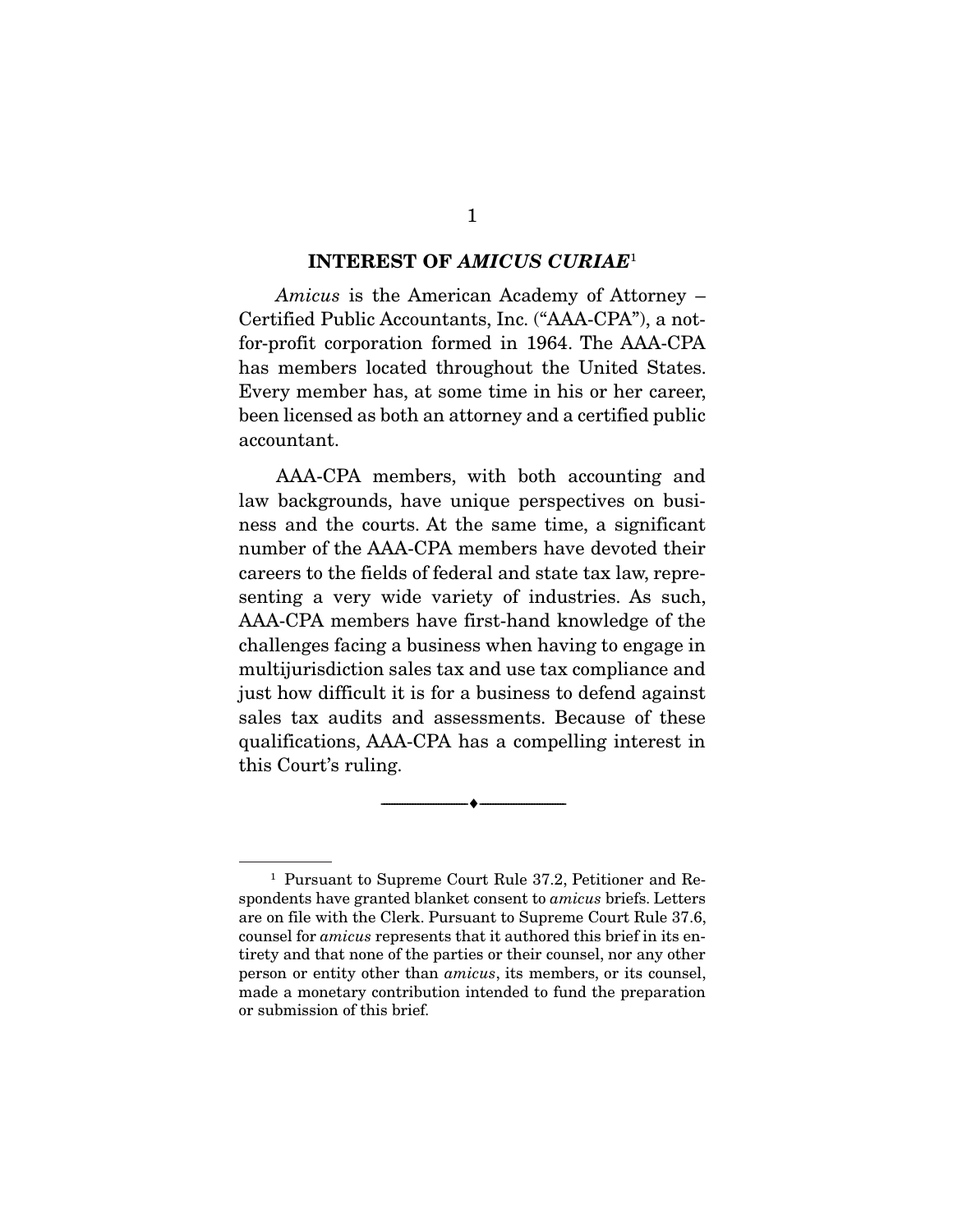#### SUMMARY OF THE ARGUMENT

 Petitioner, South Dakota ("South Dakota" or "State") attempts to persuade this Court that a sales tax economic nexus law merely requires remote sellers to collect sales tax and such compliance is both simple and free. What's amazing is that everything in this last sentence is wrong. When a remote seller is found to have nexus, the seller must not only begin to collect sales tax for that state, but the business will also become liable for those taxes. That means the remote seller is liable for every mistake and missing or incorrect documentation.

 The purpose for adding the Commerce Clause to the United States Constitution<sup>2</sup> was to prevent a state from taxing and regulating interstate commerce purely for the benefit of increasing its own state tax revenue without regard for the economic well-being of the country. South Dakota, claiming a dire need for revenue, has asked this Court to allow a broad jurisdictional reach over remote sellers to collect taxes that the State's own citizenry has been unwilling to pay. South Dakota's blatant disregard for the real and complex burdens inherent in multistate sales tax compliance, simply for the sake of increasing state tax revenue, is the epitome of what the Commerce Clause is designed to prevent.

 The AAA-CPA respectfully requests this Court consider the sales tax compliance burdens discussed

<sup>2</sup> U.S. CONST. art. I, § 8, cl. 3.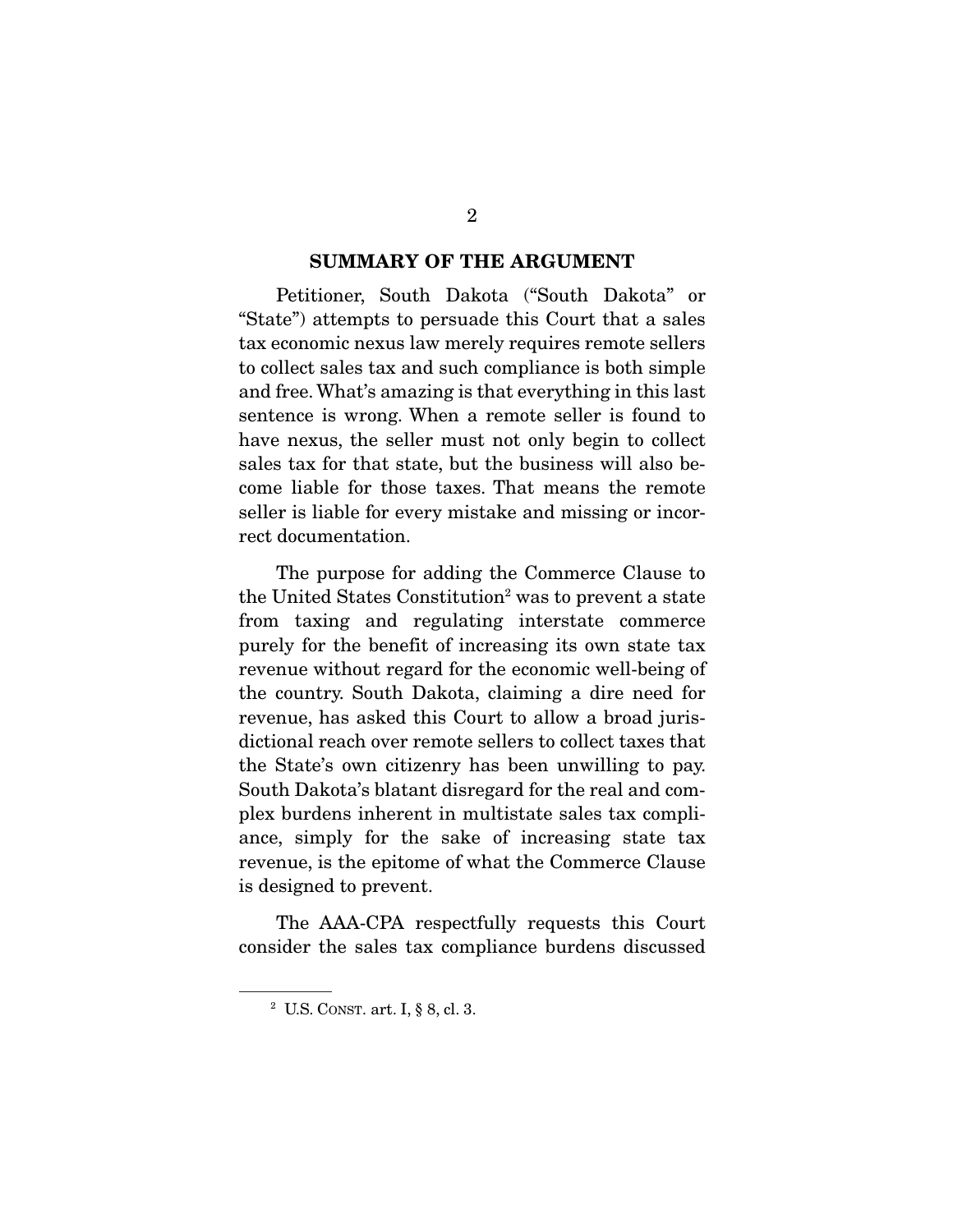below that will be imposed on remote sellers if *Quill*<sup>3</sup> is overturned. The vast expansion of sales tax jurisdictions and the growing complexity of sales tax laws over the last fifty years, have made the burdens of multistate sales tax compliance greater now than when this Court originally ruled that state laws imposing taxation on retailers with no physical presence in the state violated the Commerce Clause.

#### ARGUMENT

--------------------------------- ---------------------------------

- I. SOUTH DAKOTA SIGNIFICANTLY UN-DERSTATES THE UNCONSTITUTIONAL BURDENS PLACED ON REMOTE SELLERS TO COMPLY WITH SALES TAX LAWS AND REGULATIONS.
	- A. With Almost 10,000 State and Local Jurisdictions in the United States, Sales Tax Compliance is Much More Burdensome Than a Click of the Mouse and Electronically Filed Returns.

 South Dakota raises the same argument made in *Quill*, that advances in technology will ease the burden of complying with the multitude of tax-hungry jurisdictions. However, this argument fails to consider that the sales and use tax laws are constantly growing in the number of taxing jurisdictions and the complexity of laws to determine what is, and what is not, taxable. To make matters more complicated, these laws and

<sup>3</sup> *Quill Corp. v. North Dakota*, 504 U.S. 298 (1992).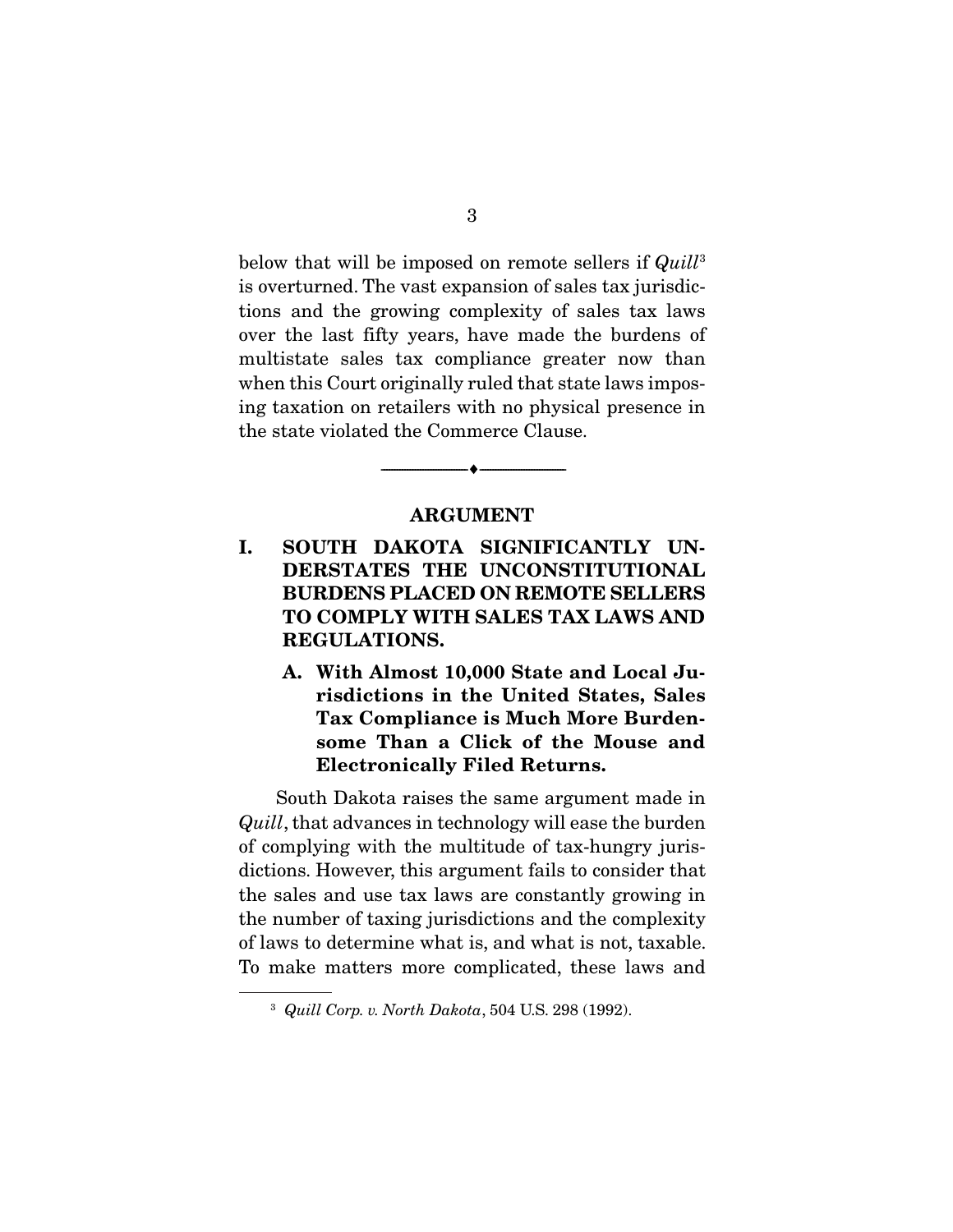regulations are regularly amended, altered by agency rulings, and re-interpreted by the courts. If South Dakota's statute<sup>4</sup> is held constitutional, then remote sellers will have to keep up with the sales and use tax laws and regulations in not only forty-five states,<sup>5</sup> but also in nearly 10,000 individual jurisdictions<sup>6</sup> that have their own laws and regulations. Many of the local jurisdictions even require their own sales tax returns. Without a physical presence in the states, staying current with these sales tax laws and regulations would be, by itself, a significant and costly burden on multistate businesses.

 Advances in software have helped businesses determine sales tax rates by inputting their customer's zip code. But math has never been the hard part of taxation. The difficulty of any tax is determining what is taxable, what is not taxable, what steps and documentation are required to make a sale exempt, and the laborious process of making these decisions before each transaction. Software does not make these decisions for remote sellers. Furthermore, remote sellers become liable for every mistake and missing piece of documentation. The states, including South Dakota, know just how difficult the sales tax compliance process is for

<sup>4</sup> S.D. CODIFIED LAWS § 10-64-2 (Supp. 2017).

 <sup>5</sup> Alaska, Delaware, New Hampshire, Montana, and Oregon do not have a state sales tax, although some local jurisdictions do have a sales and use tax in some of these states.

<sup>6</sup> *See* Jared Walczak, Scott Drenkard, & Raymond Roesler, *Sales Tax Rates in Major Cities Midyear 2017*, TAX FOUNDATION (July 2017), https://taxfoundation.org/sales-tax-rates-major-citiesmidyear-2017/.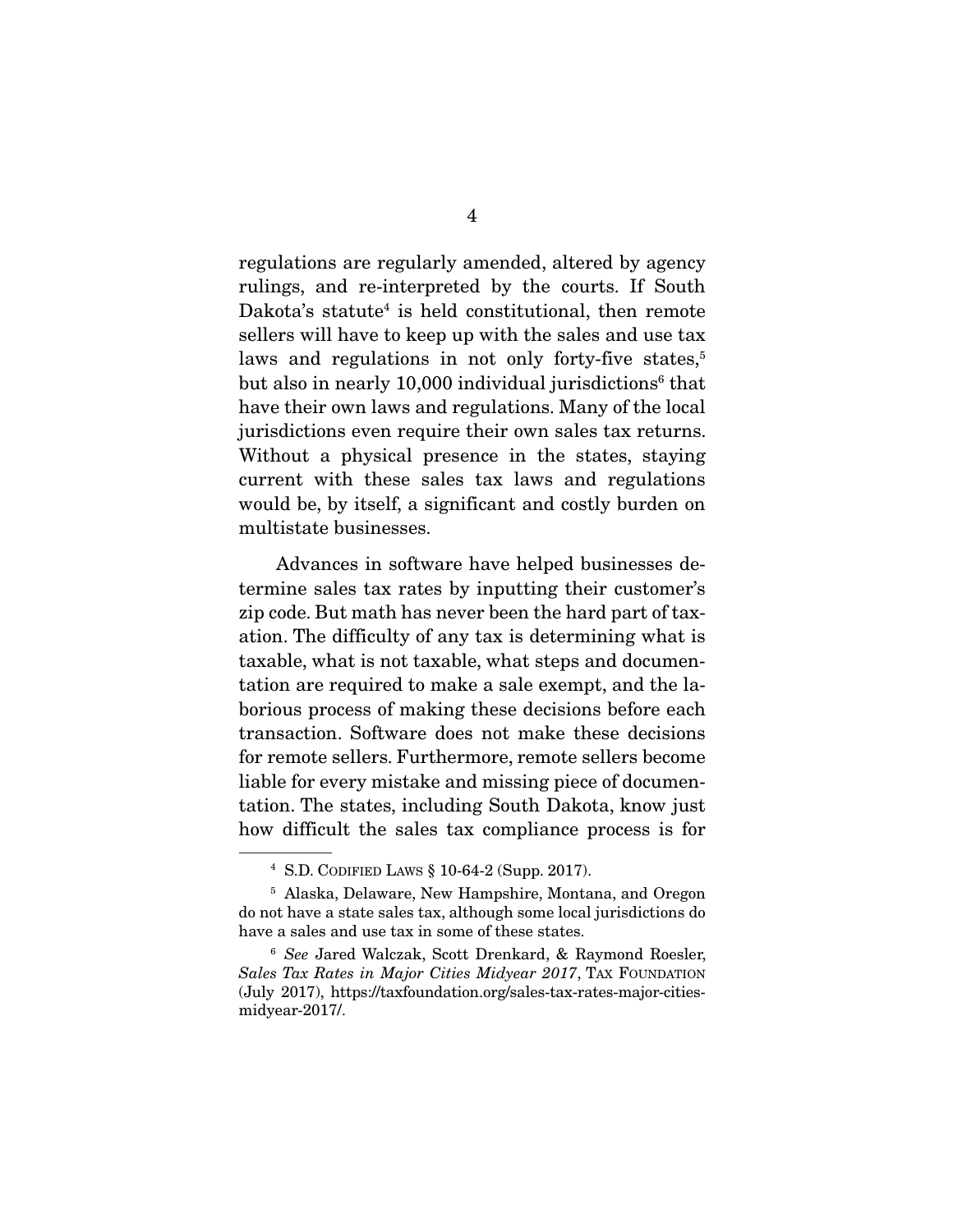remote sellers, which is why they target out of state businesses for sales tax audits.

 In *Complete Auto Transit v. Brady*, this Court laid out a four-prong test for the constitutionality: there must be substantial nexus with the taxing State, fairly apportioned, not discriminatory towards interstate commerce, and is fairly related to the services provided by the State.7 South Dakota's new law, however, violates these principles. For example, products transferred electronically into the state are subject to the sales tax under the new law. This could be narrowly tailored to mean electronic products delivered to the end consumer are subject to the sales tax, or could be more broadly interpreted by the state to mean electronic products merely passing through a server located in the state are now subject to the sales tax. In the case of the latter, this could potentially mean that the same sale could be taxed by South Dakota and any number of the thousands of jurisdictions that impose a sales tax, without any apportionment of the sale or limit on who can subject the sale to sales tax.

### B. With States Having Almost Unlimited Power to Estimate Sales Tax Liabilities, Remote Sellers Face "Guilty Until Proven Innocent" Sales Tax Audits.

 The States have legislated to themselves the power to estimate the sales tax liabilities of a business if the State determines or suspects that all the records

<sup>7</sup> *Complete Auto Transit v. Brady*, 430 U.S. 271 (1977).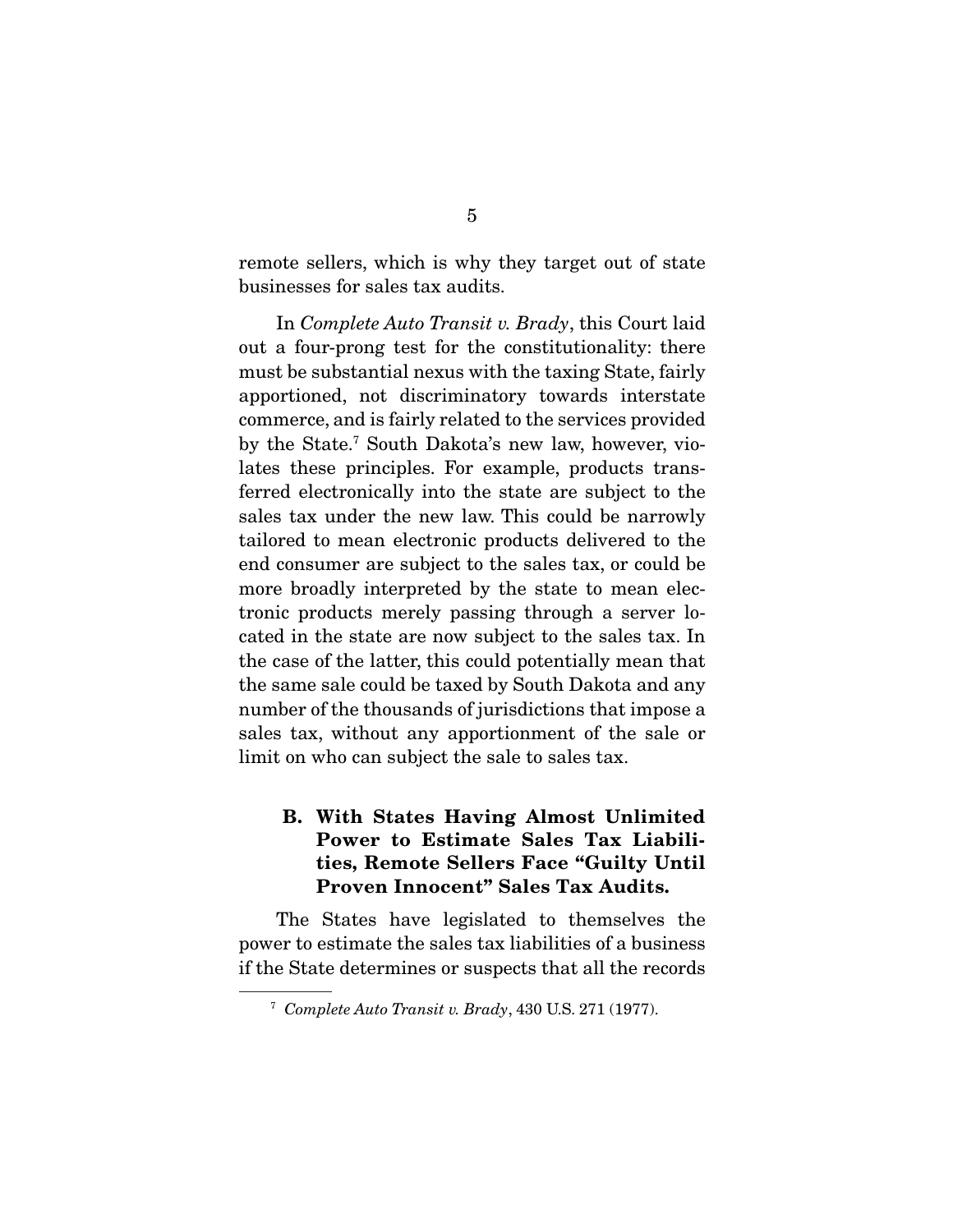have not been provided.<sup>8</sup> These estimating techniques often involve very high estimated assessments that have the statutory presumption of correctness. The taxpayer has the burden to establish why the assessment is incorrect to avoid paying tax,<sup>9</sup> resulting in a "guilty until proven innocent" tax on businesses. To overcome an audit and likely assessment, a business must maintain meticulous documents, hire professional counsel licensed and qualified to respond to the audit, spend business hours on voluminous auditor requests, and potentially have a hearing on disputed issues. On average, a negative audit costs small to medium size businesses over one hundred thousand dollars.10 Given that an audit often takes years to get resolved, remote sellers will spend substantial time and resources responding to taxing authorities, rather than building a successful business.

 Under an economic nexus regime, remote sellers would, therefore, absorb the time and significant expense of complying with each jurisdiction's regulations, and responding to multiple sales and use tax audits every year. These burdens would lead such retailers to simply stop engaging in out-of-state sales. This hinderance on interstate commerce in favor of

<sup>&</sup>lt;sup>8</sup> *See, e.g.*, FLA. STAT.  $\S 212.12(5)(b)$ ,  $(6)(b)$  (allows the state to use "best available information" to estimate liabilities).

<sup>9</sup> *See, e.g.*, FLA. STAT. § 120.80(14).

 <sup>10</sup> Avalara and Peisner Johnson & Company, *Sales and Use Tax Audits Uncovered: Who gets audited, why they get audited, and the impact on companies* (2017), peisnerjohnson.com/wpcontent/uploads/2017/09/Sales-and-Use-Tax-Audits-Sales-and-Use-Tax-Audits-Uncovered\_02-14-17.pdf.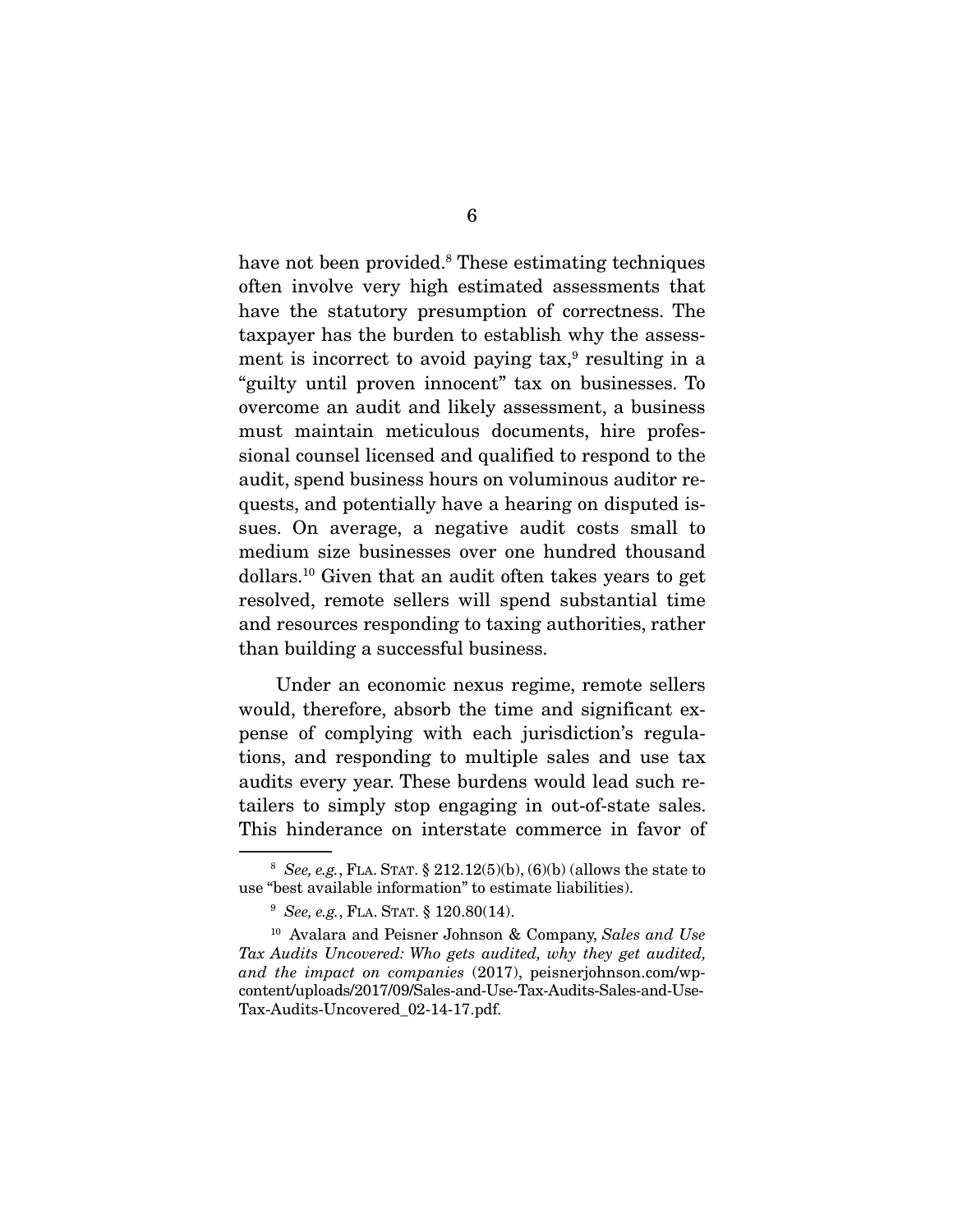in-state economic interests is exactly the harm the Commerce Clause is designed to prevent.<sup>11</sup>

# C. By Focusing on "Gotcha Tax Audits," States Target Remote Sellers for Sales Tax Audits, Taking Hundreds of Millions of Dollars a Year from our Nation's Most Valuable Industries.

 South Dakota fails to mention in its brief that years after a sale has taken place and the sales tax collected has been remitted, the remote seller will be subject to a sales tax audit by every state where the company is deemed to have economic nexus. Sales tax audits are conducted every three to five years and cover as many years as the state's statute of limitations will allow. South Dakota does not raise in its brief the vast resources that multistate businesses devote to sales tax audits in multiple states. Nor does South Dakota mention that states target companies that are expected to be making mistakes in sales tax compliance. With different rules in each of the thousands of jurisdictions, it is easy for remote sellers to miss small differences in the sales tax exemption requirements. These mistakes often involve documenting and proving that a sale of a good or service is tax-exempt, which

<sup>11</sup> *National Bella Hess, Inc. v. Dep't of Revenue of Ill.*, 386 U.S. 753, 759-60 (1967) (a burden on interstate commerce results from the "many variations in rates of tax, in allowable exemptions, and in administrative and record keeping requirements [that] could entangle [a mail order house] in a virtual welter of complicated obligations.") (footnotes omitted).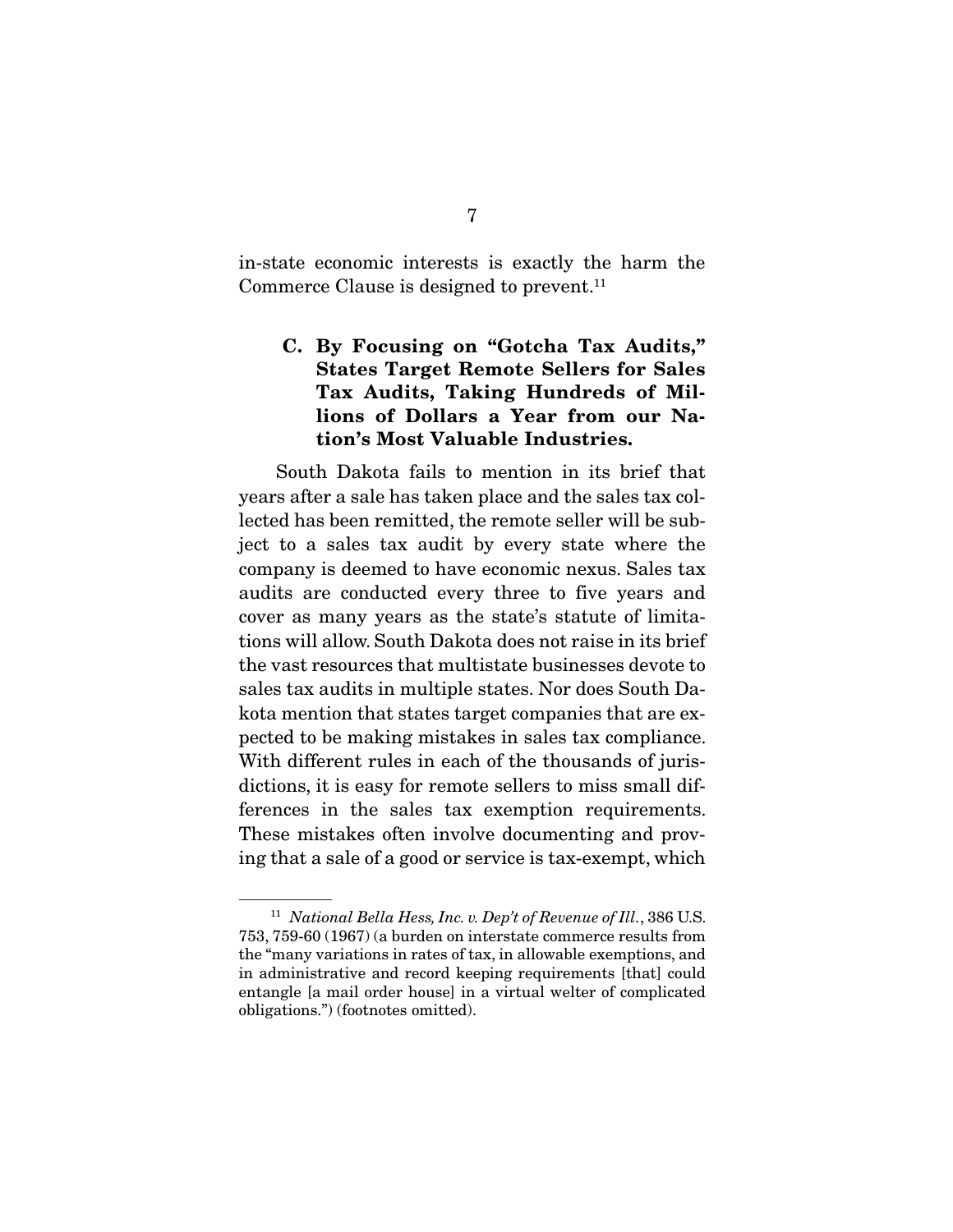is something the "free" software does not do for companies. As discussed above, when a remote seller cannot prove a sale is exempt, then the remote seller is liable for the tax even though the tax was never collected from the customer.

 South Dakota also does not admit that all states with a sales tax target out of state companies with high exempt sales. Tax professionals generally refer to these as "gotcha tax audits." The phrase is used when a company makes tax-exempt sales but technically fails to qualify for the exemption because it either uses the wrong form, is missing a notary, or has some other jurisdictionally specific defect. These gotcha tax audits result in hundreds of millions of dollars of sales tax assessments against a wide variety of industries in the United States. Taxes that were never collected from customers.

 South Dakota alone generates an average of more than \$10,000,000 per year from subjecting remote sellers to sales tax audits.<sup>12</sup> Florida averages over \$200,000,000 per year auditing businesses with approximately two-thirds coming from audits of companies outside Florida.13 Even as far back as 1998, the California legislature was allocating funds to sales tax auditors based on an expected rate of return equal to \$5 of sales tax assessed from businesses to \$1 spent on

<sup>12</sup> *See* South Dakota Department of Revenue, 2016 Annual Report, pg. 35.

<sup>&</sup>lt;sup>13</sup> Statistics of Florida's audit process provided to the AAA-CPA counsel of record, Moffa, Sutton, & Donnini, PA, upon Freedom of Information Request.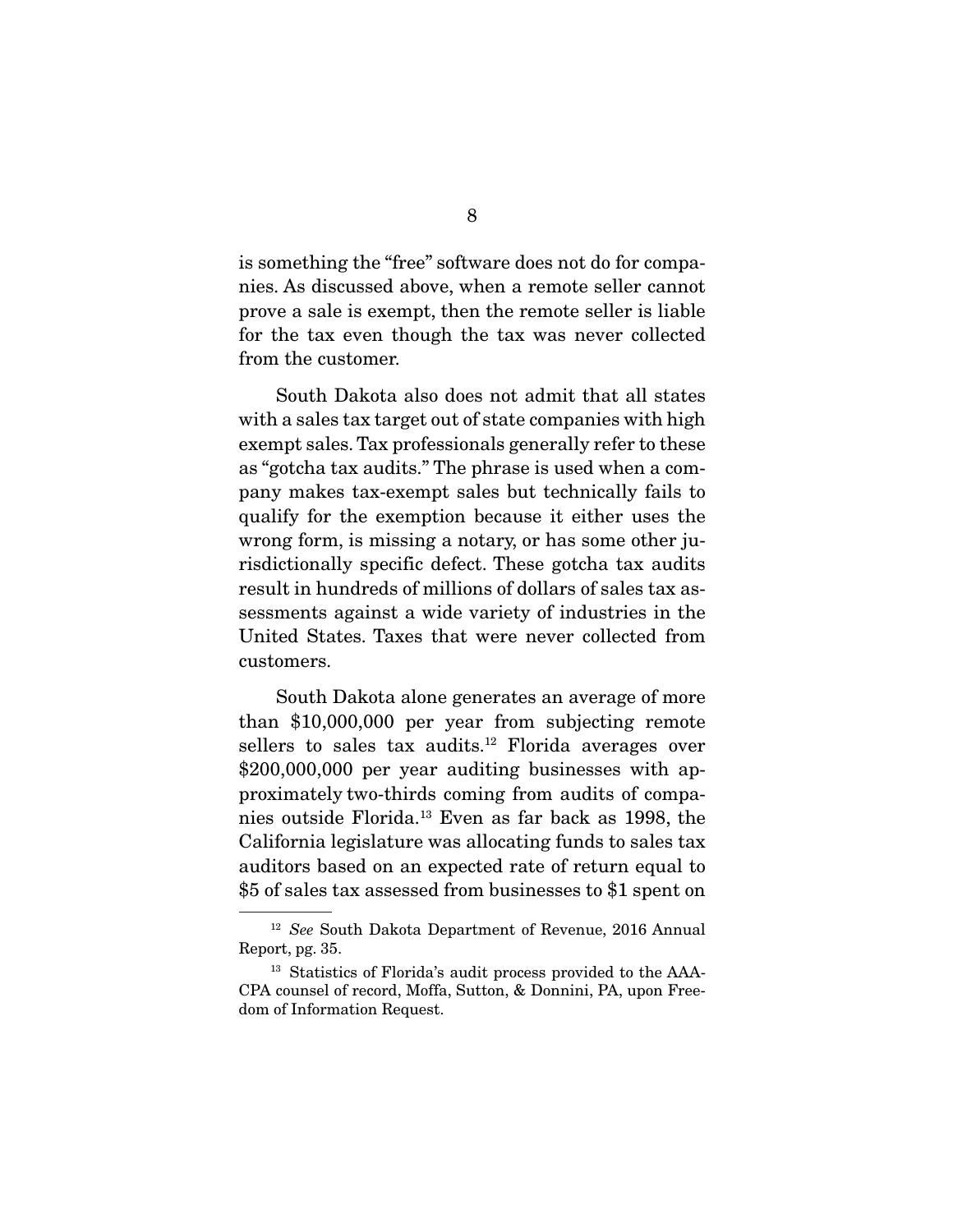auditors, collectively taking more than \$409 million of tax assessments from businesses that year alone.14 In other words, states consider auditing out of state companies to be revenue generators for the state. If economic nexus laws like the one enacted by South Dakota are upheld by this Court, then remote sellers across the U.S. will become the targets of sales tax audits even though no employee or owner of the company resides or votes in the remote states. What should be alarming is that, manufacturers, our nation's most prized industry, is a prime target of these "gotcha tax audits" because almost all sales by manufacturers are supposed to be tax-exempt.

 If South Dakota's economic nexus law is upheld, wholesalers and manufacturing companies must either spend enormous resources to hire tax professionals and properly document tax-exempt sales in almost 10,000 jurisdictions or risk incurring substantial taxes, penalties, and interest for transactions that were never supposed to be taxed in the first place. This is the essence of burdening interstate commerce and such costs are likely to be a deciding factor in whether a manufacturing company opts to locate in the United States in the first place. If burdens placed on manufacturers on transactions that were never intended to be taxed affect whether manufacturing jobs are created in the U.S., would this not be a decision required to be

<sup>14</sup> California State Auditor, State Board of Equalization, *Budget Increases for Additional Auditors Have Not Increased Audit Revenues as Much as Expected* (Mar. 1999).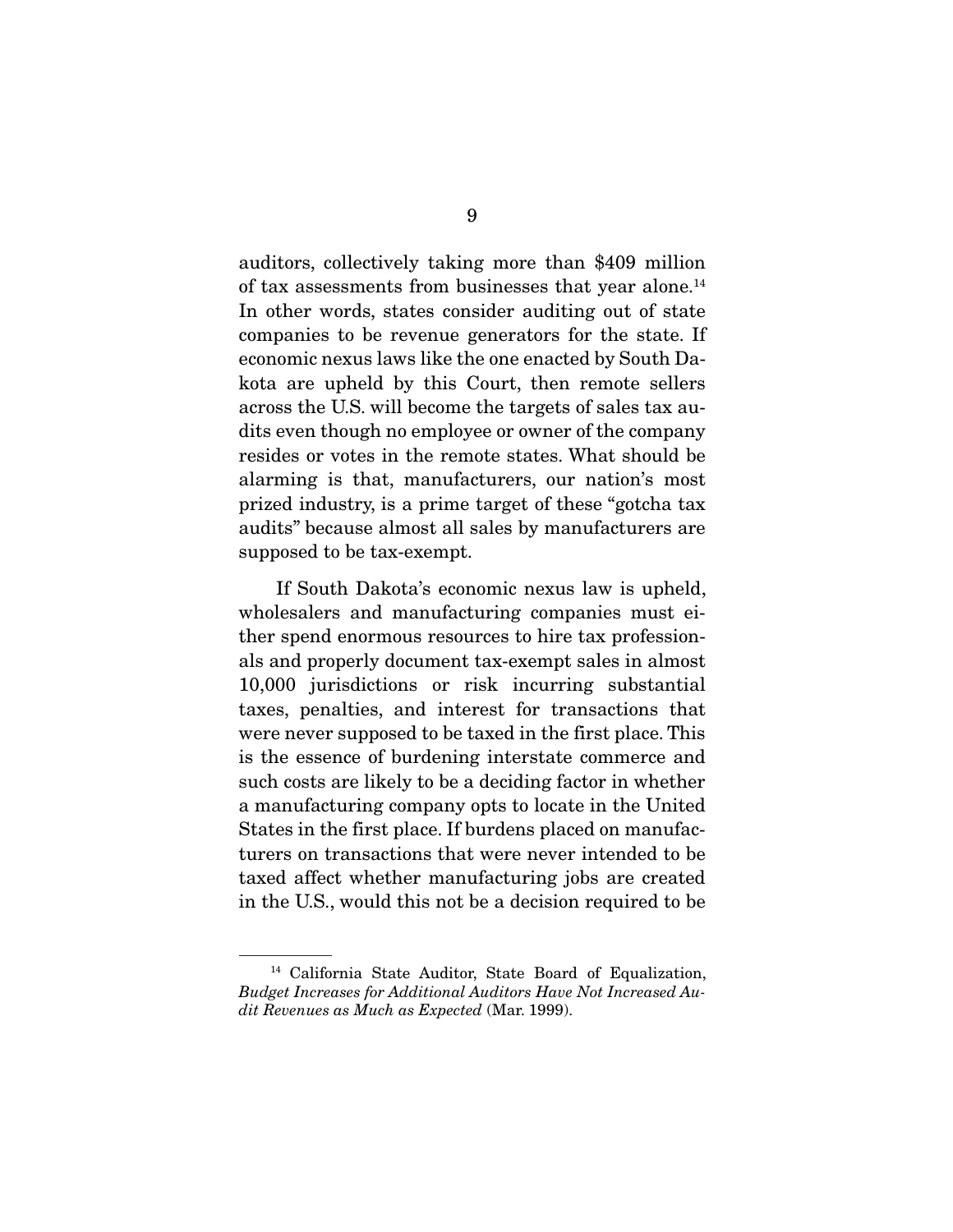left to Congress under the Dormant Commerce Clause?

 Of upmost importance to this case, under the bright-line physical presence test of *Quill*, wholesalers and manufacturing companies only have to comply with audits in states where they are located and will not be subject to "gotcha tax audits" by remote states. This is one of the many reasons why this Court's physical presence test is well aligned with the economic burdens of sales tax.

# II. UNLIKE INCOME TAX, SALES TAX IS A TRUST FUND EXPOSING REMOTE SELLERS TO EXTREME CIVIL AND CRIMINAL LIA-BILITIES (100+ YEARS OF JAIL TIME) FOR SIMPLE BUSINESS FAILURES WITH NO BANKRUPTCY PROTECTION.

 Unlike income tax, sales tax is considered property of the state held in trust by the remote seller at the moment the sales tax is collected from customers.<sup>15</sup> This slight difference has profoundly different consequences in how remote sellers and their owners are responsible for sales tax liabilities of the business. Many states impose severe civil and criminal penalties for minor violations of sales and use tax laws. While income taxes many be dischargeable or compromised in bankruptcy, the trust fund liabilities of sales tax are not. Therefore, even if a retailer manages to integrate software, hire enough qualified personnel to respond to

<sup>15</sup> *See, e.g.*, FLA. STAT. § 212.15(1).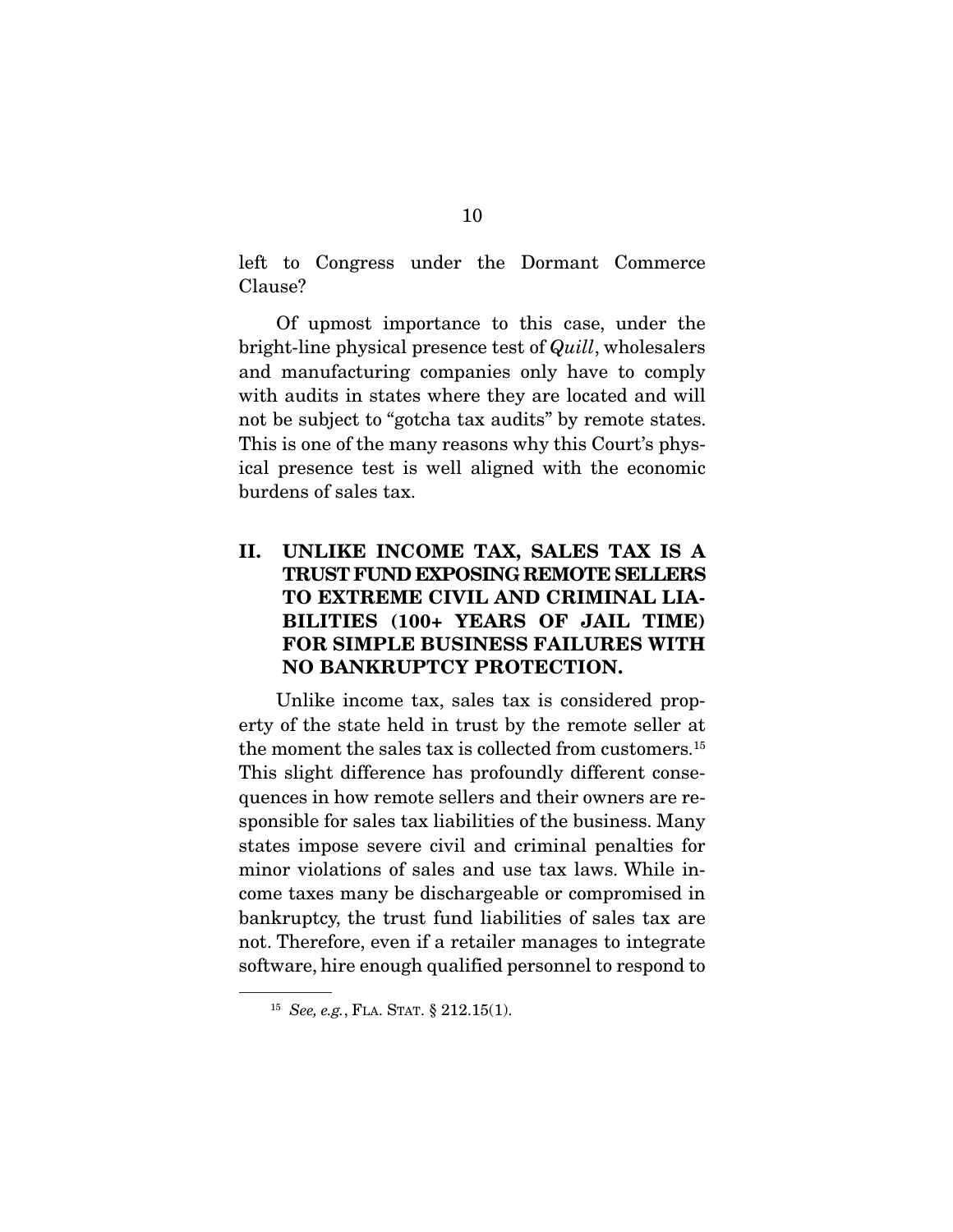audits, handle the research of what is subject to tax in every sales tax jurisdiction, and prepare the sales tax returns across the country, the company and its owners must still contend with potential liability for minor mistakes or business failures. When an average of 8 out of 10 businesses fail within five years,  $16$  state laws imposing harsh civil and criminal penalties for sales tax on the owners of a failed business can have a profound impact on interstate commerce.

 The statute of limitations for sales tax audits in most states is limited to three years and six years for substantial underreporting.17 However, the statute of limitations varies from state to state. Similar to income tax returns, if no return is filed, states have an unlimited statute of limitations. This means that if economic nexus is approved by this court, then every remote seller could have a potential undisclosed sales tax liability in thousands of jurisdictions just because they accept orders from around the country.

### A. States Have Broad Powers to Impose Significant Civil Penalties and Pierce the Corporate Veil for Even Minor Sales Tax Mistakes.

 If South Dakota's economic nexus statute is held to be constitutional, then remote sellers and their

<sup>16</sup> *See* Eric T. Wagner, *Five Reasons 8 out of 10 Businesses Fail* (Sept. 2013).

<sup>17</sup> Sales Tax DataLINK, *Statute of Limitations and Sales Tax* (June 2012), http://www.salestaxdatalink.com/blog/statute-oflimitations-and-sales-tax.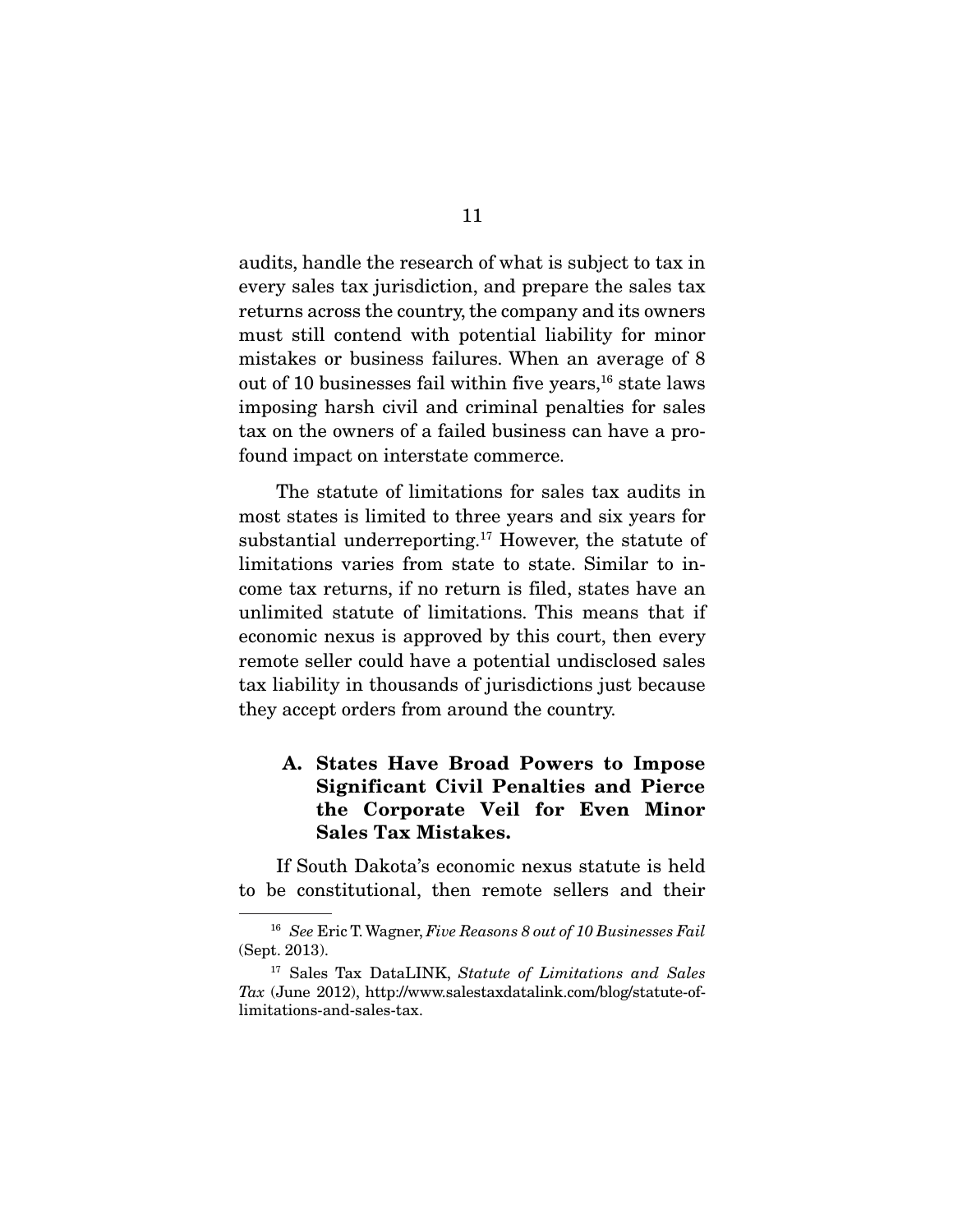owners will be at the mercy of 45 states' harsh civil penalties often for simple mistakes in sales tax compliance.

 For example, in Florida each owner and responsible party is subject to a personal penalty equal to 200% of the sales tax owed by a business, which effectively pierces the corporate veil.18 Florida is not unique with harsh sales tax laws. New York also pierces the corporate veil to impose a 200% of tax penalties on the responsible parties when the business is not able to remit sales tax.19 It is a misdemeanor in New York for simply failing to show sales tax as a separate line item on an invoice.20 New York also imposes fines up to \$1,000.00 for simply failing to make records available in "auditable" form; and criminal penalties for failure to keep required records.21 South Dakota imposes a \$10,000 penalty for each return in which the sales tax data is deemed to have been altered.<sup>22</sup> If you challenge a South Dakota tax assessment in court and the position is "not justified," then the taxpayer owes the legal fees of the State.<sup>23</sup>

 When a business is running at a loss and sales tax proceeds are kept in the same bank account with other

<sup>18</sup> FLA. STAT. § 213.29.

<sup>19</sup> N.Y. TAX LAW § 1145(a)(2).

<sup>20</sup> N.Y. TAX LAW § 1817(d).

<sup>&</sup>lt;sup>21</sup> N.Y. TAX LAW § 1145(j); N.Y. TAX LAW § 1817(g).

<sup>22</sup> S.D. CODIFIED LAWS § 10-59-55 (Supp. 2017).

<sup>23</sup> S.D. CODIFIED LAWS § 10-59-34 (Supp. 2017).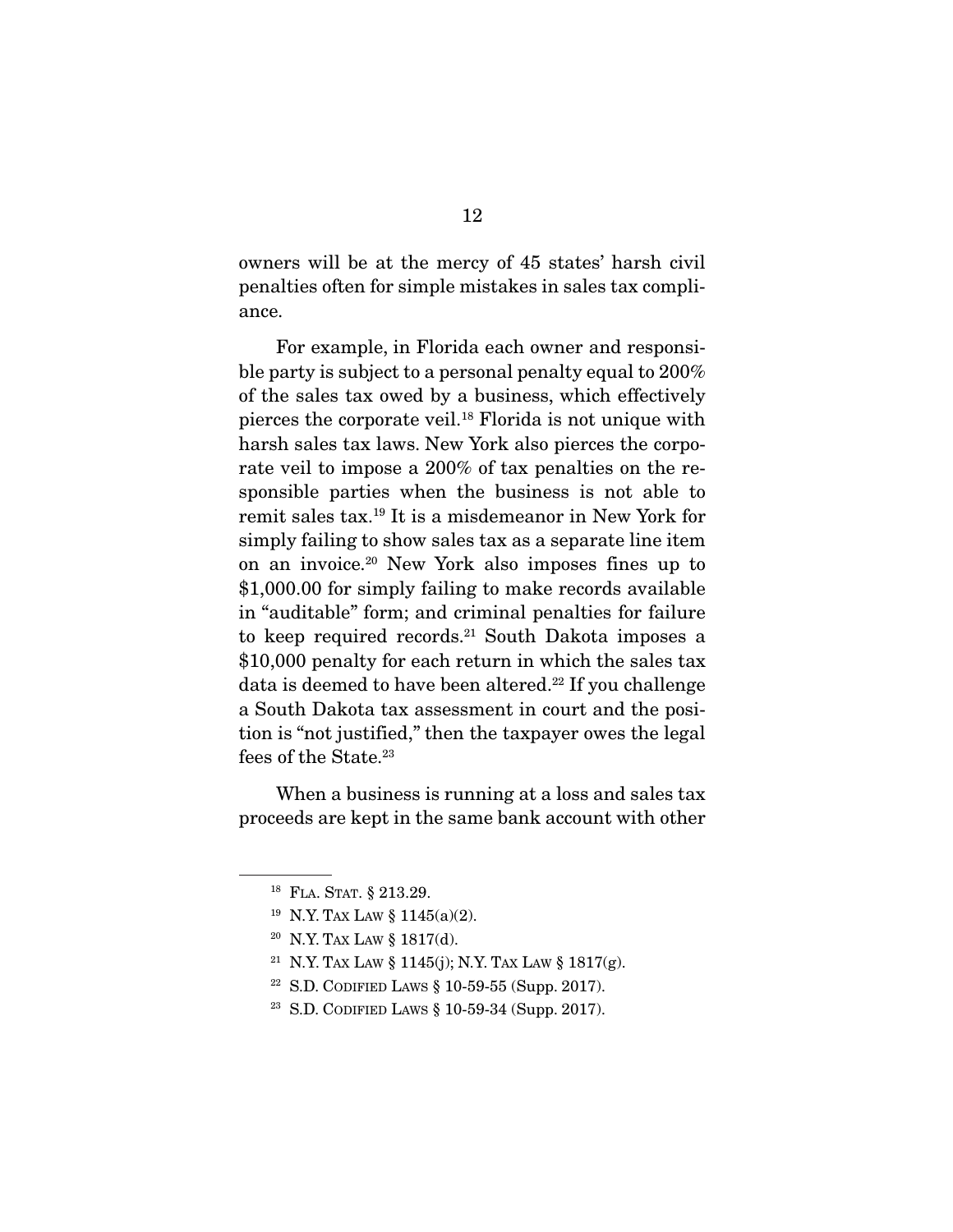funds, $24$  then simply paying the rent or paying employees results in sales tax proceeds unintentionally being spent each month. When the business fails after several months of not being able to pay sales tax, the act of unintentionally using sales tax trust funds to pay business bills is enough to have the harsh penalties imposed. The same situation is enough in most states to evoke criminal laws as well.

## B. Criminal Punishments for Not Remitting Sales Tax in the Final Months of Business Are Startlingly Harsh.

 The criminal punishments inherent in sales tax compliance are hazardous to business owners because sales tax is a trust fund liability not dischargeable in bankruptcy. The simple act of spending sales tax on business expenses and not having these funds available to timely remit is considered a criminal act. For example, in Florida, it is a felony, punishable by up to 5 years imprisonment and a \$5,000.00 fine for collecting and not remitting merely \$301 of sales tax and up to 30 years for not remitting  $$100,000$  of sales tax.<sup>25</sup> Even in South Dakota, the failure to pay sales tax just twice in South Dakota is a felony punishable with up to two years in prison and \$4,000 in fines. For a remote seller collecting sales tax in 45 states, a business

 $24$  There is no requirement in any state to place sales tax into a separate bank account.

<sup>&</sup>lt;sup>25</sup> FLA. STAT. § 212.12(2)(d)2.; FLA. STAT. § 212.13(2).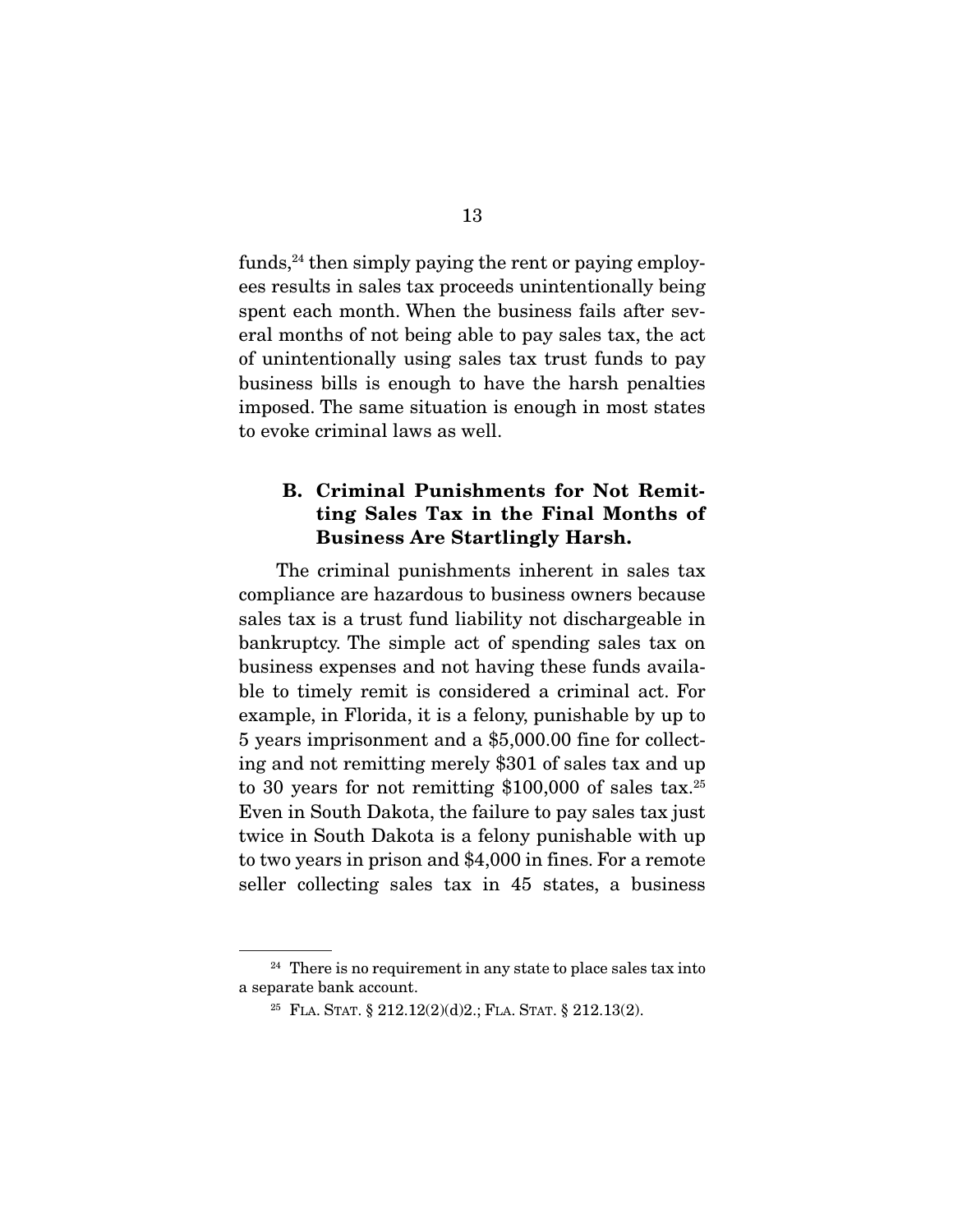failure owing sales tax could result in over 100 plus years of potential jail sentence spread over multiple states.

 These severe penalties for relatively minor mistakes highlight the importance of why businesses should not be subject to tax in a jurisdiction unless they maintain a physical presence there. If South Dakota's statute is held to be constitutional, the threat of civil and criminal penalties will either deter businesses from engaging in multijurisdiction commerce or will subject the owners and responsible parties to harsh, unforeseen civil and criminal repercussions.

### C. Remote Sellers Subject to Class Action Lawsuits for Unintentional Over Collection of Sales Tax.

 Remote sellers not only have to worry about civil and criminal penalties for not collecting and remitting enough sales tax, but they also now must worry about class action lawsuits from customers for unintentionally collecting too much sales tax. Companies such as Papa John's Pizza, <sup>26</sup> Pizza Hut,<sup>27</sup> B.J.'s Wholesale

<sup>26</sup> *Schojan v. Papa Johns Int'l, Inc.*, Case No. 8:14-cv-1218-T-33MAP (M.D. Fla. 2015) (sued for collecting sales tax on delivery fees; settled out of court).

<sup>27</sup> *Minniti v. Pizza Hut of Am., Inc.*, Case No. 14-23335 (17th Cir. Ct. Fla. 2016) (sued for collecting sales tax on delivery fees; settled out of court).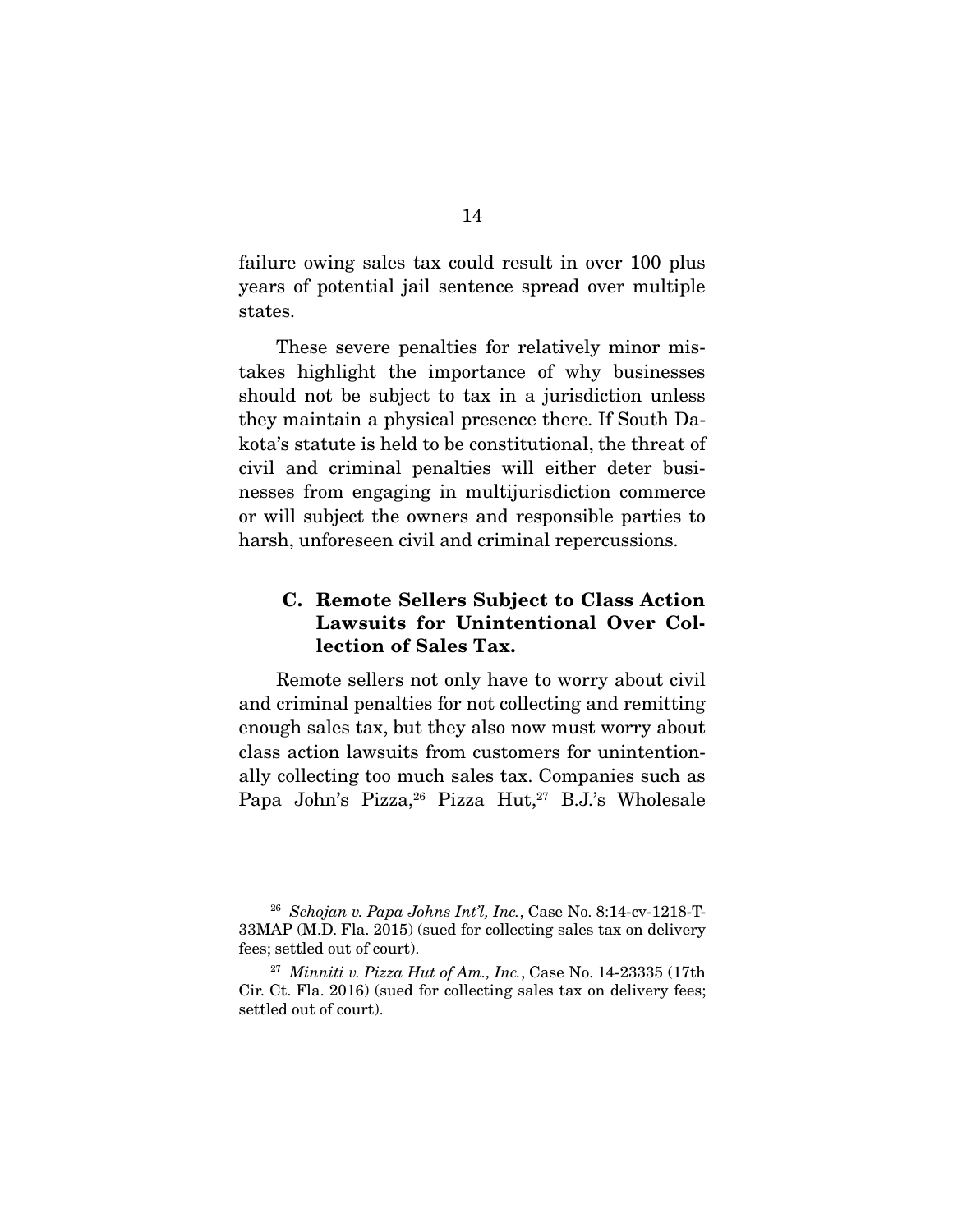Club,<sup>28</sup> Dell,<sup>29</sup> and a slew of other companies have all been hit with class action lawsuits for misunderstanding sales tax laws and over collecting sales tax.30 These lawsuits are over pennies of tax per customer and the taxes have all been remitted to the states. Nonetheless, courts are allowing the suits to continue with enormous legal costs to the defending companies. If companies the size of these cannot get sales tax collection correct with software, then South Dakota's assertion that advances in technology make sales tax simple must not be believed. If this Court allows the substantial nexus requirement to be met by economic nexus for sales tax purposes, then every remote seller in the U.S. could be subject to potential class action suits in multiple jurisdictions for minor mistakes in sales tax compliance.

<sup>28</sup> *Bugliaro v. BJ's Wholesale Club, Inc.*, Case No. 15-006256- CA-01 (17th Cir. Ct. Fla. 2015) (sued for not properly calculating sales tax on transactions with coupons).

<sup>29</sup> *Mohan v. Dell*, Case No. CGC 03-419192, CJC 05-004442 (Sup. Ct. of Cal., Cty. of San Fran. 2013) (sued for not properly charging use tax on purchases of optional service contracts; settled out of court).

<sup>30</sup> *See* Thomson Reuters, *Damned if You Collect, Damned if You Don't: Retailers Caught Between Consumer Class Action and Qui Tam Claims*, JOURNAL OF MULTISTATE TAXATION AND INCEN-TIVES (Vol. 24, No. 7, Oct. 2014).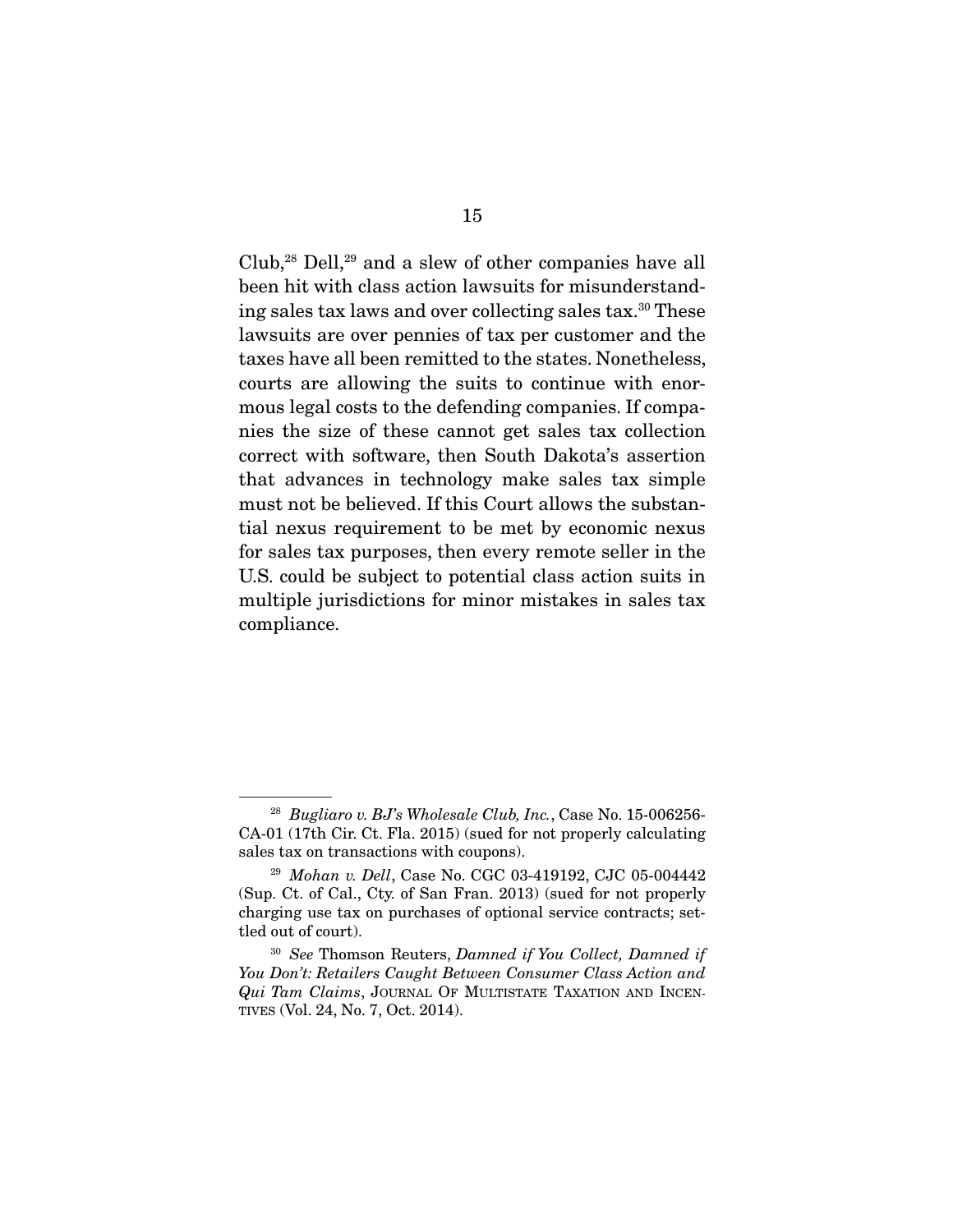## III. CONGRESS MUST ESTABLISH A UNI-FORM SYSTEM OF SALES AND USE TAX REGULATIONS BEFORE STATES CAN BURDEN INTERSTATE COMMERCE.

 The subject matter of this lawsuit requires a uniform system between states. In such circumstances, the powers under the Commerce Clause vest exclusive authority in Congress to control the matter.<sup>31</sup> A significant, manifest burden to interstate commerce would result from granting states the ability to, essentially overnight, audit and assess sales and use tax based on the economic presence of a business. Because a uniform system is necessary, allowing states to control sales tax based on economic presence would lead to an unlawful encroachment upon the regulation power conferred solely with Congress.32 The refusal of Congress to pass legislation since *Quill* should not be the basis for allowing states to encroach upon the regulation power vested fully in Congress.33

<sup>31</sup> *Leisy v. Hardin*, 135 U.S. 100, 108-09 (1890) ("Where the subject matter requires a uniform system as between the States, the power controlling it is vested exclusively in Congress, and cannot be encroached by the States.").

<sup>32</sup> *Cunard S. S. Co. v. Lucci*, 228 A.2d 719 (N.J. Super. Ct. App. Div. 1967) (allowing states to regulate subject matter that is national in scope would lead to conflicting and different regulations. Because of this undue burden, the Commerce Clause excludes attempted state regulation).

<sup>33</sup> *Welton v. Missouri*, 91 U.S. 275 (1876) (Congressional inaction "is equivalent to a declaration that interstate commerce shall be free and untrammeled.").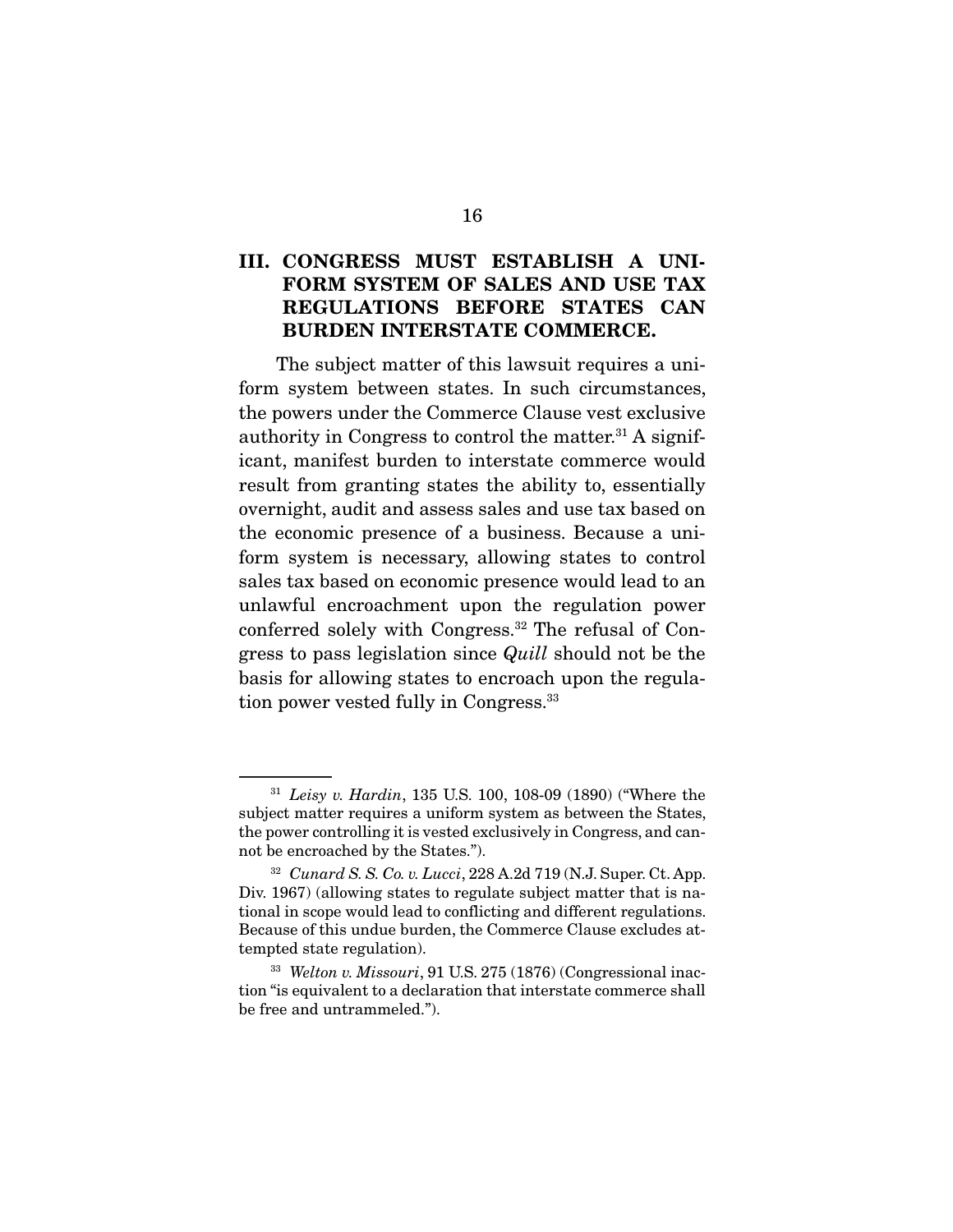Some states have recognized the need for uniform sales and use tax regulations, as evidenced by the development of the Streamlined Sales and Use Tax Agreement ("SSUTA"). The SSUTA is a multistate effort to standardize and streamline the administration of sales tax. However, although SSUTA has made progress in reducing compliance burdens, only twentyfour states, representing 33% of the U.S. population have passed legislation conforming to SSUTA.<sup>34</sup> The lack of conformity among States again shows the need for a uniform system of regulation prior to overruling *Quill*. Because uniform regulation is necessary, the burden is on Congress to pass legislation.<sup>35</sup>

#### **CONCLUSION**

--------------------------------- ---------------------------------

 The AAA-CPA believes as this Court did in *Quill* that this matter is much better left for Congress to create a law that takes the interests of all parties into consideration within the intent of the Commerce Clause. Therefore, the AAA-CPA respectfully requests that this Court affirm the judgment of the Supreme Court

34 Streamlined Sales Tax Governing Board, Inc., *How many states have passed legislation conforming to the Agreement?* http://www.streamlinedsalestax.org/index.php?page=gen6.

<sup>35</sup> *Leisy*, 135 U.S. at 108-09.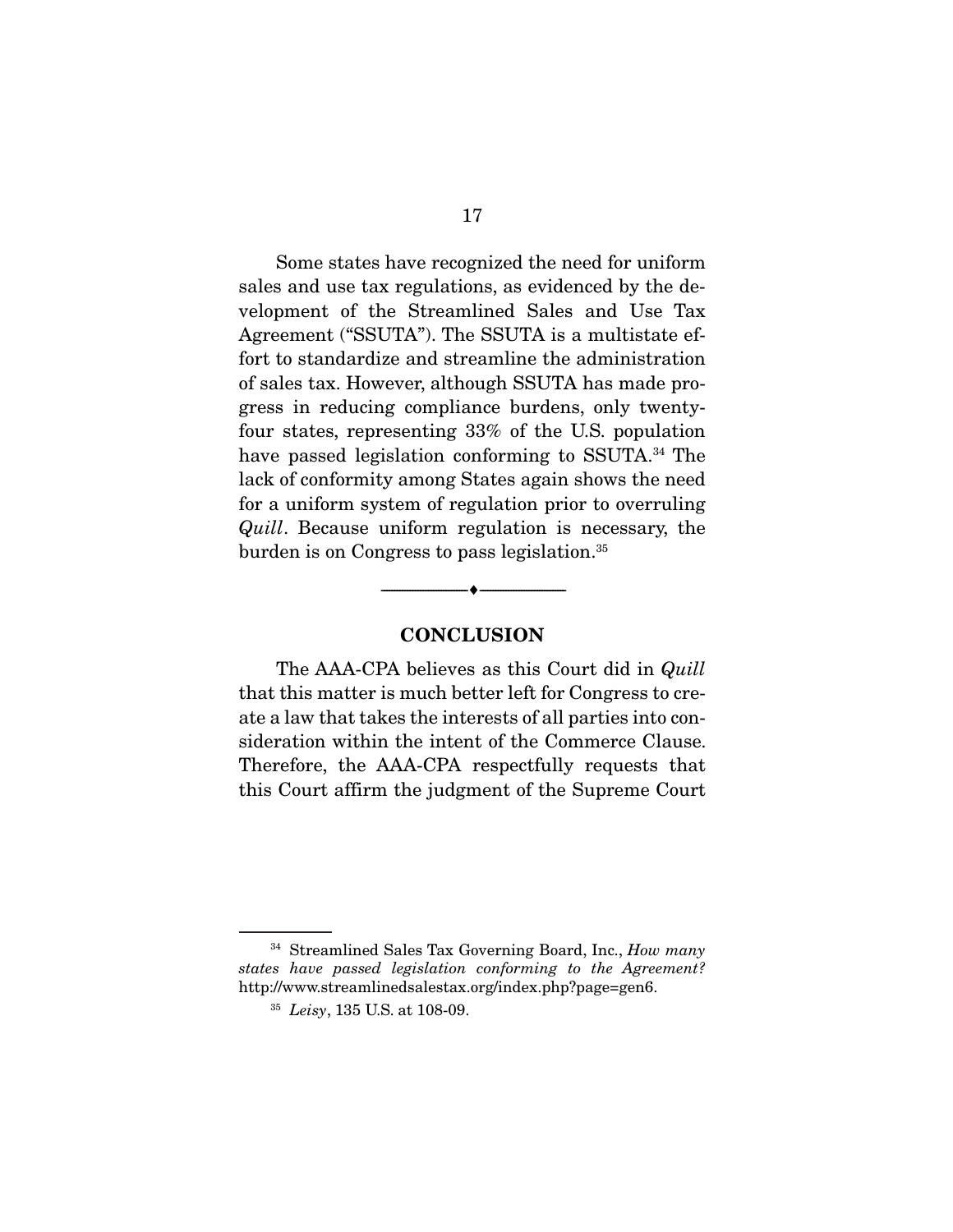of South Dakota by upholding *Quill* and the bright-line physical presence test.

Respectfully submitted,

| <b>AMERICAN ACADEMY OF</b><br><b>ATTORNEY - CERTIFIED</b><br>PUBLIC ACCOUNTANTS, INC.<br>P.O. Box 706<br>Warrendale, PA 15095<br>703-352-8073<br>March 29, 2018 | <b>JAMES H. SUTI</b><br>Esq., LLM ('<br>Counsel of R<br>MOFFA, SUTTON<br>8875 Hidden F<br>Suite 230<br>Tampa, FL 336<br>813-775-1231<br>JamesSutton@<br>FloridaSales       |
|-----------------------------------------------------------------------------------------------------------------------------------------------------------------|----------------------------------------------------------------------------------------------------------------------------------------------------------------------------|
|                                                                                                                                                                 | <b>SYDNEY S. TRA</b><br>CPA, LLM ('<br>55 S. Prospect<br>Coral Gables, 1<br>305-496-3845<br>sydtraum@atto                                                                  |
| MICHAEL E. BRESLIN, CPA,<br>Esq.<br>130 W. 57th St.<br>Suite 1A<br>New York, NY 10019<br>212-867-0707<br>Mbreslin@FulServGroup.com                              | MICHAEL Y. GO<br>CPA, Esq.<br>25 W. Middle L<br>Rockville, MD<br>301-838-3317<br>mgoldberg@<br>steinsperling                                                               |
| MARK KRASNER, CPA, ESQ.<br>800 Silverado St.<br><b>Second Floor</b><br>La Jolla, CA 92037<br>858-551-2440<br>MKranser@BKFLaw.com                                | <b>JERRY DONNIN</b><br>(TAX)<br>100 W. Cypress<br>Suite 930<br>Fort Lauderda<br>954-642-9390<br>JerryDonnini@<br>$\Gamma$ <sub>am</sub> $\lambda_0$ $\Gamma$ <sub>ac</sub> |

ron, Jr., CPA,  $\text{Tax)}$  *Counsel of Record*  , & DONNINI, PA River Pkwy. 637 JamesSutton@ sTax.com

UM, ESQ., TAX) Dr. FL 33133 orney-cpa.com

DLDBERG, ane. 20850 g.com I, Esq., LLM

s Creek Rd. lle, FL 33309 JerryDonnini@ FloridaSalesTax.com